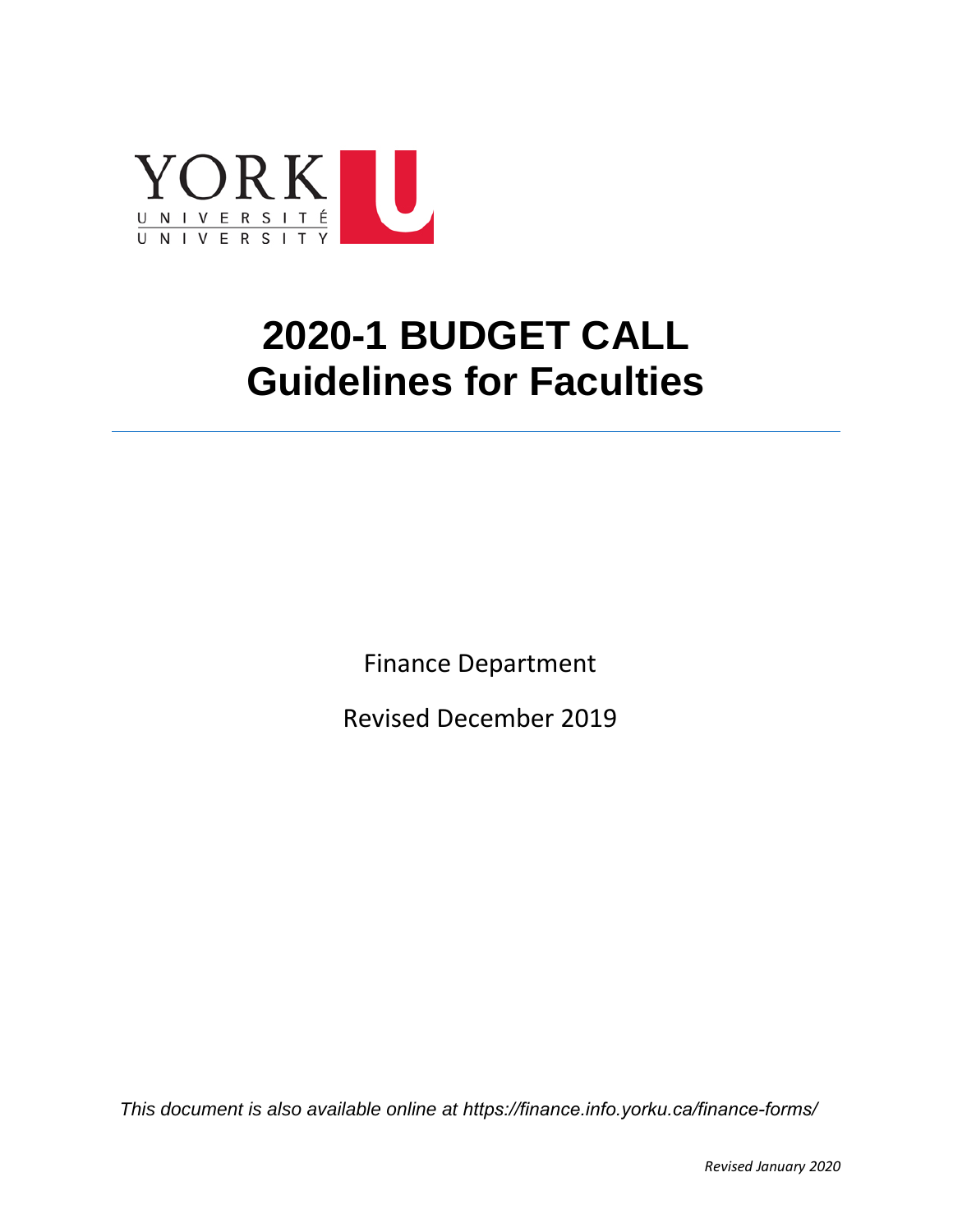# TABLE OF CONTENTS

| Funding Reductions Applied by the Government of Ontario in respect of International Students 7 |
|------------------------------------------------------------------------------------------------|
|                                                                                                |
|                                                                                                |
|                                                                                                |
|                                                                                                |
|                                                                                                |
|                                                                                                |
|                                                                                                |
|                                                                                                |
|                                                                                                |
|                                                                                                |
|                                                                                                |
|                                                                                                |
|                                                                                                |
|                                                                                                |
|                                                                                                |
|                                                                                                |
|                                                                                                |
|                                                                                                |
|                                                                                                |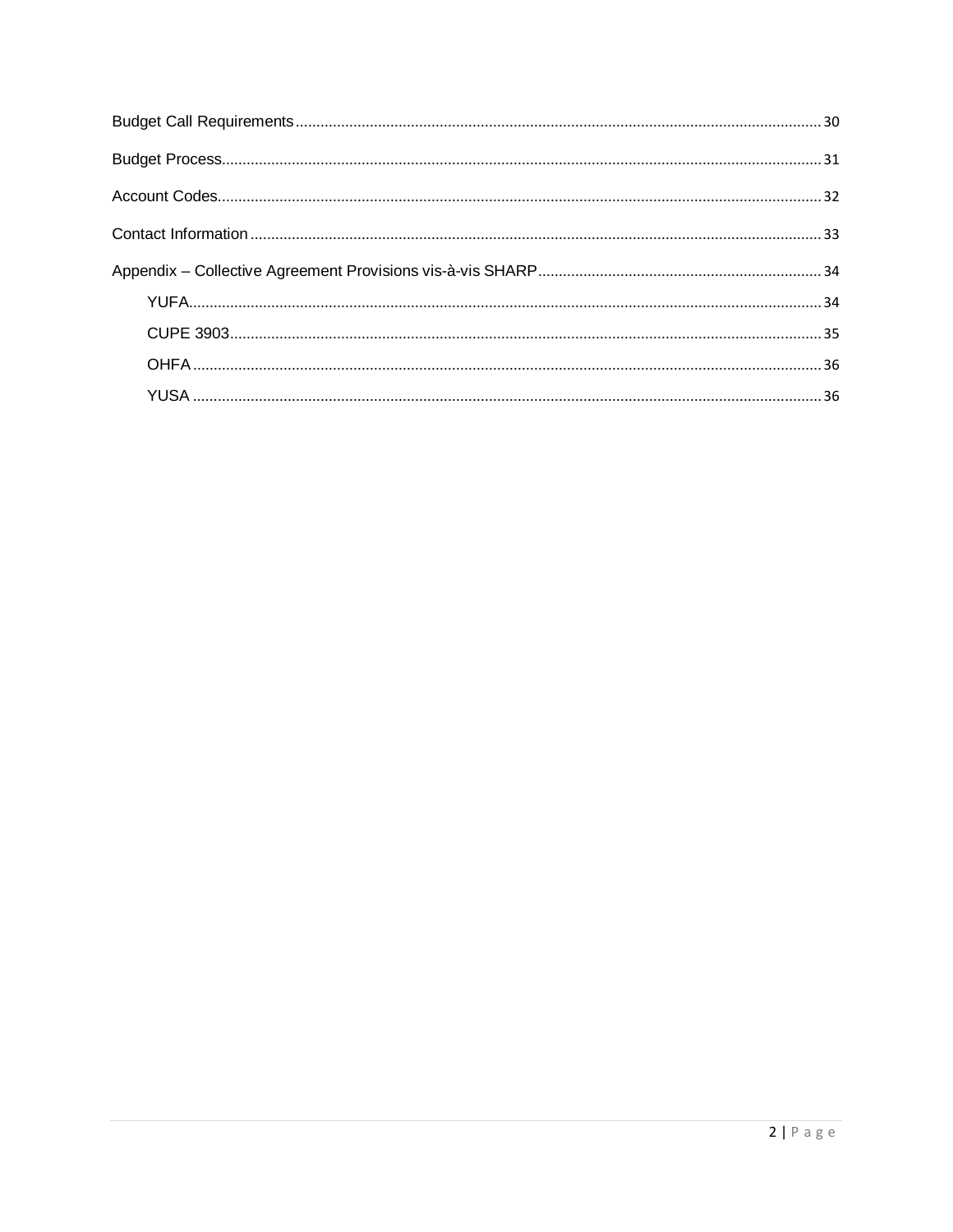# <span id="page-3-0"></span>**PURPOSE**

The intended audience for these Budget Call Guidelines are administrators who manage the financial affairs of academic Faculties at York University. The Budget Call Guidelines will inform the development and submission of Faculty budgets.

Separate guidelines are published for administrative units (hereafter termed Shared Services) and ancillary operations.

# <span id="page-3-1"></span>**INTRODUCTION TO SHARP**

York University adopted a new budget model in Fiscal 2017-18 called the Shared Accountability & Resource Planning (SHARP) budget model. The SHARP model replaced the former incremental budget model.

This document will assist Faculties in understanding the SHARP budget model and provide guidelines for preparation of 2020-21 budgets (and rolling budgets for outer financial years).

#### <span id="page-3-2"></span>**SHARP PRINCIPLES**

The SHARP budget model was developed through extensive research and wide consultation with the York Community.

SHARP's guiding principles are to:

- Support the academic goals of the institution through the alignment of resources to priorities as outlined in our planning documents (White Paper, University Academic Plan and Faculty/School plans, IR Plans);
- Be transparent;
- Provide for a predictable and sustainable framework for budget planning;
- Provide performance incentives and ensure accountability; and
- Provide for clear and straightforward allocation methodologies.

As a summary, key features of the SHARP budget system include:

- Resource allocation to Faculties reflecting revenues they generate with University-wide costs charged back in a transparent and repeatable manner;
- A formalized budget committee;
- Rigorous shared accountability for resource management closest to the activity and/or decision point (e.g. enrolment targets set at institutional level; Faculties responsible for achieving local enrolment targets and for costs incurred locally); and
- A central University Fund to provide the necessary resources for (1) the transition to a new model, (2) strategic initiatives in line with the University's key priorities, and (3) a formal contingency fund to manage institutional risks and unforeseen costs.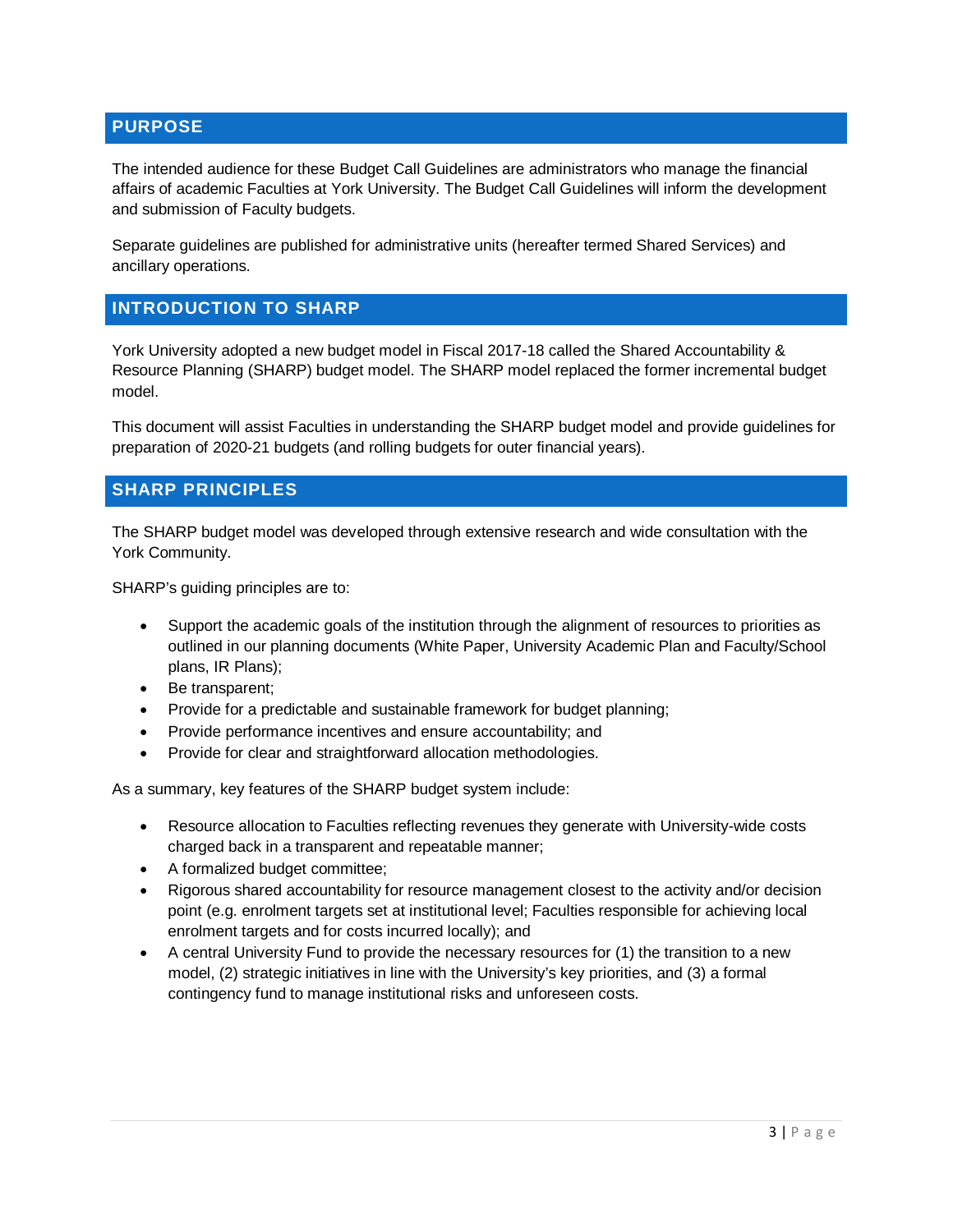# <span id="page-4-0"></span>**CONCEPTUAL ILLUSTRATION**

# **SHARP Budget Model - Conceptual**



\* Grants / Contracts includesformula funding, target grants, research overhead, accessibility grants, grant in lieu.<br>\*\* Inter-Faculty tuition and grant revenues for Double Major and Major Minor programs will be allocated t

will be defined through SHARP.

़ि Cost attribution to Faculties and Ancillary units.<br>(2) Assigned space (CSBO bin), Collective Agreement benefit commit. and Pension & post-retirement benefit costs (GI bin) attributed to Faculties, Ancillary and Shared Service units.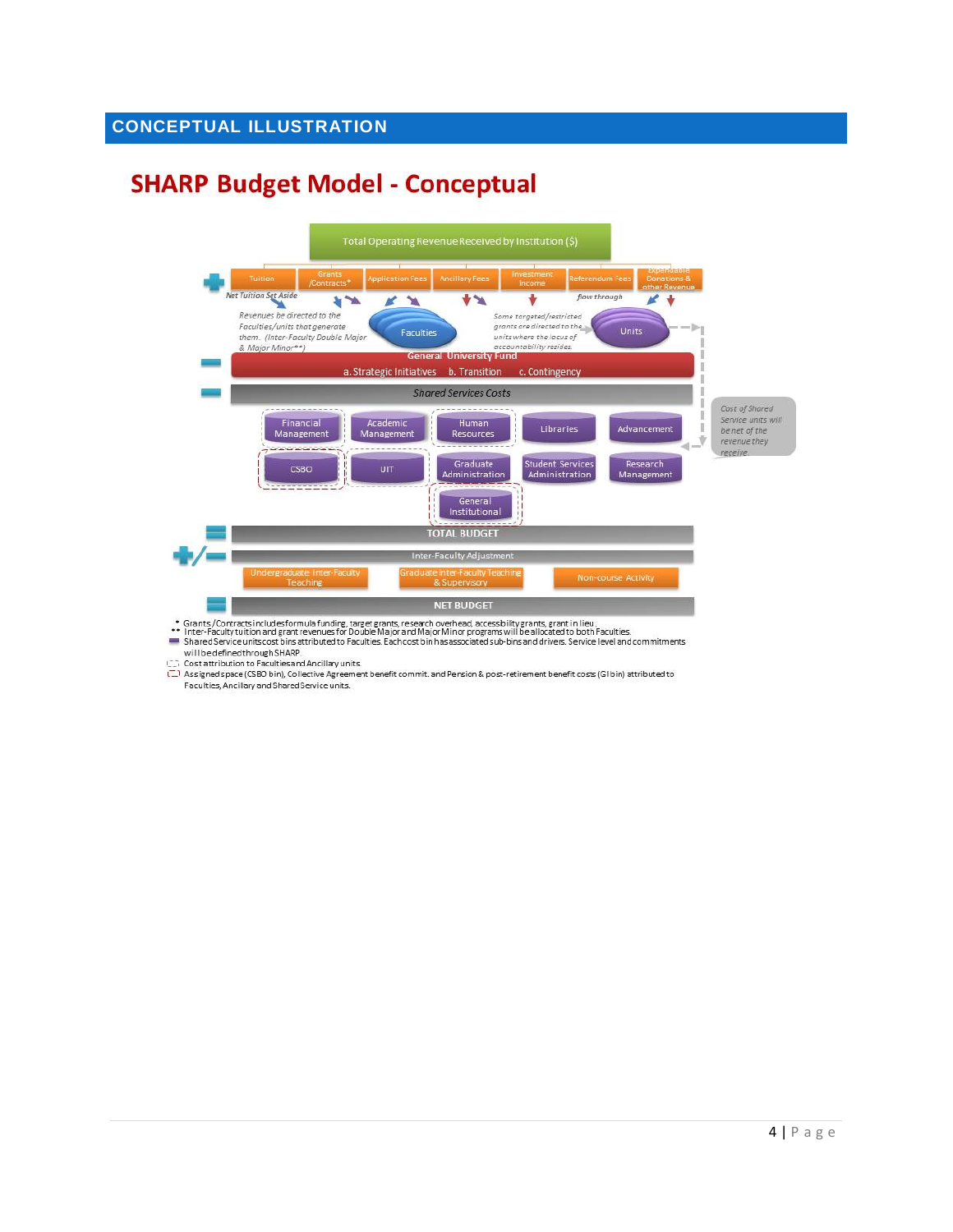# <span id="page-5-0"></span>**SYNOPSIS OF HOW SHARP WORKS**

Faculties engage in teaching and research, and generate associated funding streams through tuition and government operating grants.

Shared Services are administrative units within the University. Examples of Shared Services include the functions of Human Resources, Campus Facility Services, Student Services and Information Technology.

General Institutional (GI) costs represent institution-wide costs that are typically managed by the Finance Department. Typical GI costs include collective agreement commitments, cost of pension special payments, bad debt and tuition waiver charges, etc.

Shared Services and General Institutional costs are often referred to as "bins".

The operating costs of Shared Service and GI bins are charged to Faculties using applicable drivers.

The drivers distribute the cost of each bin based on an underlying cost driver data set. Examples of data sets are student full-time equivalents, faculty heads, net assignable square metres, etc. The data set chosen for a particular Shared Service or GI bin is intended to allocate costs to Faculties in a manner consistent with how costs are incurred for that Shared Services unit and GI-related cost. As an example, the Human Resources Shared Service is charged to Faculties based on faculty and staff headcount in each respective Faculty.

#### <span id="page-5-1"></span>**PROJECTED FACULTY BUDGET ENVELOPES**

Each Faculty receives its funding through the Faculty Budget Envelope, which represents the Faculty's share of revenues net of attributed Shared Services and GI costs, as calculated through the SHARP budget model.

The Faculty Budget Envelope includes the following items:

- Tuition revenue, for both domestic and international students in undergraduate and graduate programs, for credit programs
- Funding reductions applied by the Government of Ontario for international students
- Funding reductions for government-mandated tuition set-aside
- Enrolment-based operating grants from the Ministry of Colleges and Universities (MCU)
- Institutional research overhead grants (to fund the indirect costs of research) received from both provincial and federal governments
- Attribution of Shared Services and General Institutional costs, based on each Faculty's share of the driver

Detailed information on the calculation of the Faculty Budget Envelope is distributed to each Faculty.

The Faculty Budget Envelope is calculated by the Office of Budgets & Planning. Faculties are required to use the budget envelope numbers as calculated by Budgets & Planning Office in preparing and submitting their budgets.

The net funding determined through these calculations is flowed to each Faculty into one cost centre using one general ledger account code, 099600 Faculty Budget Envelope.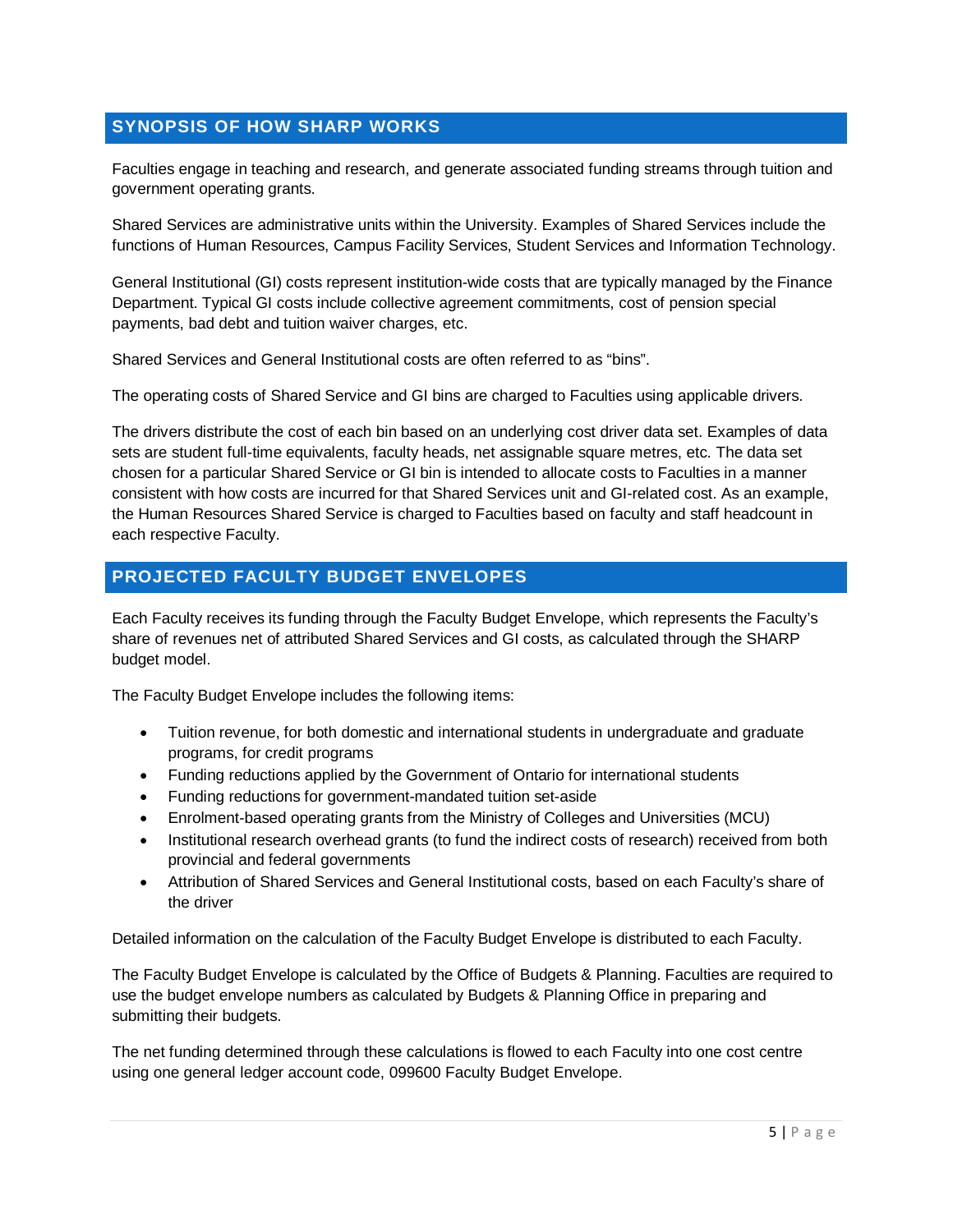**Faculties are responsible for redistributing their Faculty Budget Envelope to operating units, based on Faculty-driven priorities and needs. The redistribution of the Faculty Budget Envelope will use 099912 InYear OTO to/fr W/inFac/Dept.** 

Faculties may generate additional revenues from non-credit programs and other miscellaneous funding. Faculties are responsible for budgeting these sources of revenue.

# <span id="page-6-0"></span>TUITION REVENUE FROM CREDIT PROGRAMS

Faculties receive the tuition revenue generated from credit programs on a home Faculty basis, consistent with student registrations in the student information system. This methodology applies to domestic and international students, both at the undergraduate and graduate levels.

Tuition revenue for inter-Faculty double majors is shared 50/50 between the Faculties and for major/minors, it is shared 70/30.

The following methodology applies to the calculation of credit tuition revenue for the budget call:

- The Office of Institutional Planning & Analysis applies the contract enrolments to tuition rates.
- Tuition rates assume the Tuition Fee Framework announced by the Ontario Government on January 17, 2019. Domestic tuition fees were reduced by 10% in 2019-20, followed by a tuition freeze in 2020-21. The outer years assume an increase of 3% annually.
- International rates are institutionally set and approved by the Board.
- Sharing for inter-Faculty double majors and major/minors is applied using historical trends (i.e. typical number of undergraduate FFTEs taking a double major or major/minor).
- Faculty tuition revenues are adjusted for tuition sharing arrangements with external parties, those being:
	- AMPD fees are reduced by the amount transferred to Sheridan for the joint Design program
	- LAPS fees are reduced by the amount paid to Seneca for the Professional Writing Program

#### *Important Note*

**The Faculty Budget Envelope includes all credit tuition fees for a Faculty**. Under SHARP, all credit tuition is incorporated within the Faculty Budget Envelope.

System feeds for all Schulich and Osgoode programs have been adjusted upon SHARP implementation. These revenues no longer feed directly into Faculty cost centres but instead are distributed to Faculties as part of their Faculty Budget Envelope.

#### **Faculties should continue to budget for their non-credit programs, as revenue generated by these programs will not form part of the Faculty Budget Envelope.**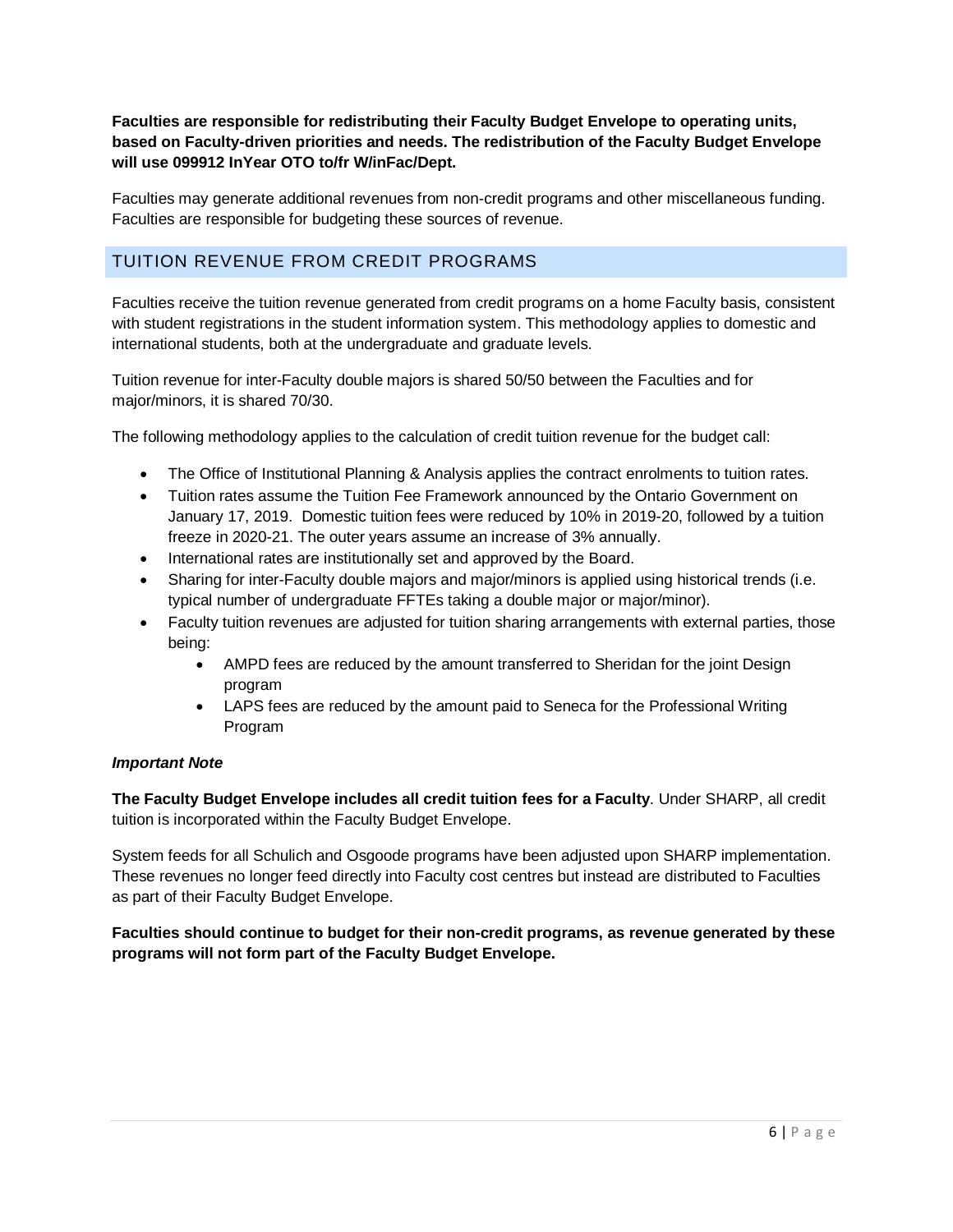# <span id="page-7-0"></span>FUNDING REDUCTIONS APPLIED BY THE GOVERNMENT OF ONTARIO IN RESPECT OF INTERNATIONAL STUDENTS

Funding restrictions have been applied by the Government of Ontario related to international enrolments.

#### International Student Recovery

The International Student Recovery was a measure to reduce the basic operating grant to recognize the challenging fiscal circumstances of the Province.

Starting in 2013-14, MCU began to clawback operating grants by \$750 for each international undergraduate and Masters student. PhD student enrolment is excluded.

Each Budget Envelope is reduced by the estimated International Student Recovery applicable to each Faculty based on the approved enrolment plan.

#### Municipal Tax

The Municipal Act requires that postsecondary institutions pay \$75 per full-time student to the municipality as a proxy for property taxes. York makes this payment to the City of Toronto on an annual basis.

York receives a grant from MCU to fund the payment to the City of Toronto. Traditionally the payment to the City was fully covered by the MCU grant.

Beginning in 2013-14, MCU stopped funding the \$75 municipal tax for international students in undergraduate and Masters programs. International PhD students were exempted and continue to be funded.

While York's funding has been reduced, York has the obligation to pay for each international undergraduate and Masters student to the municipality. As such, each Faculty's Funding Envelope is reduced by the applicable fee for undergraduate and Masters' international students. Upon implementation of this government recovery, the University increased tuition fees to cover the cost of this payment to the municipality.

# <span id="page-7-1"></span>TUITION FEE SET-ASIDE (TSA)

### Tuition Set-Aside Contribution

The University is mandated to set-aside a portion of the growth in tuition fees (adjusted by enrolments) annually. This set-aside is to provide financial support to students through bursaries, scholarships, workstudy programs and work between academic terms.

The amount of tuition set-aside has ranged from 0% to 30% of the incremental tuition revenue.

Under the present government framework, the amount of tuition fee set-aside funding to be disbursed annually will be set at the previous year's tuition fee set-aside levels plus 10% of the additional fee revenue resulting from tuition fee increases in the current year, with adjustments to be made for annual enrolment changes i.e. increased/decreased by the annual percentage increase/decrease in fiscal full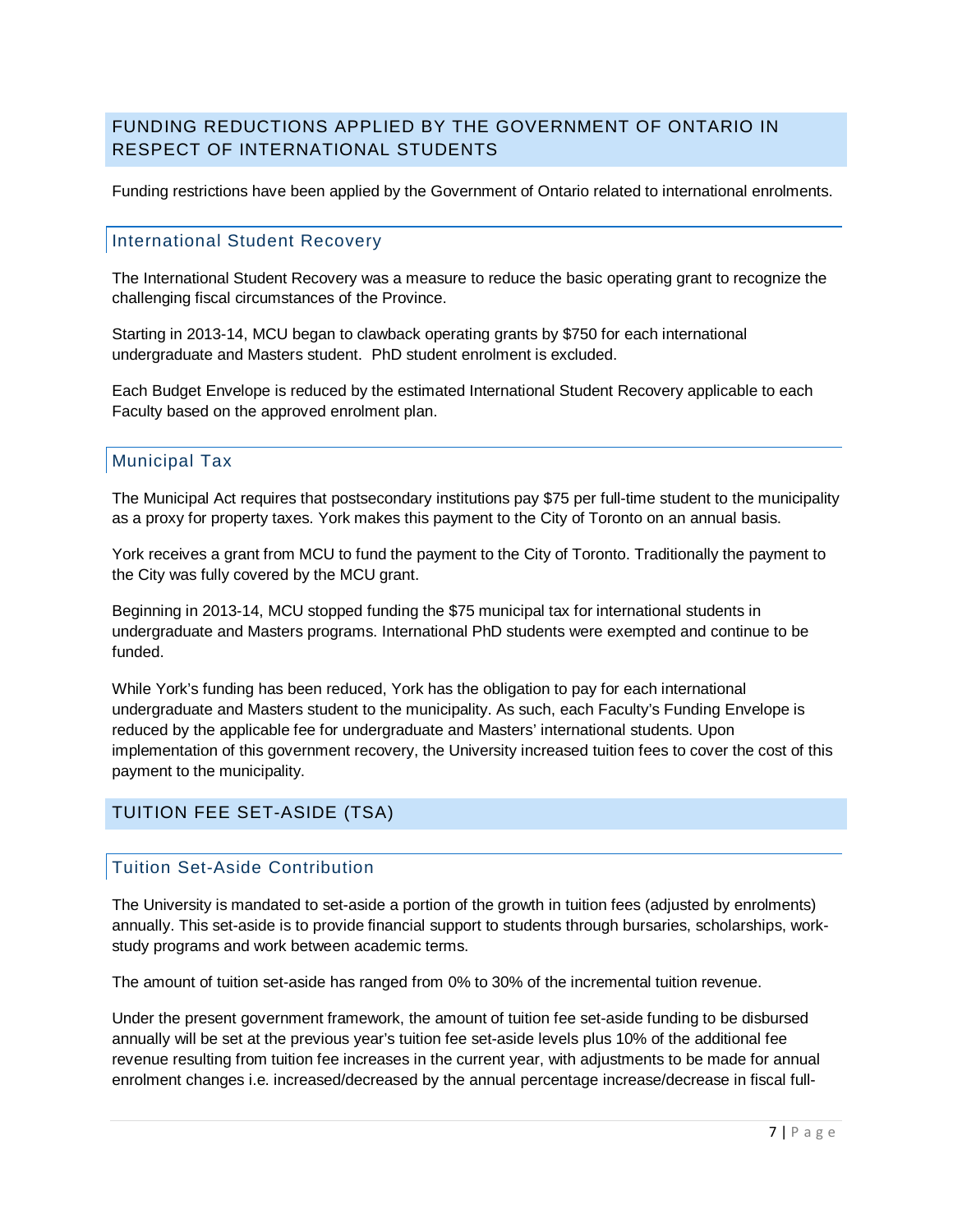time equivalent (FFTE) enrolment. The government has not released an updated framework that recognizes the tuition fee decrease in 2019-20 and the freeze in 2020-21.

TSA requirements apply to domestic eligible enrolments only.

Under SHARP, the attribution of tuition fees to Faculties is reduced by each Faculty's share of the tuition set-aside funding.

The total institutional set-aside funding is attributed based on each Faculty's share of domestic undergraduate and graduate tuition revenue base.

For the Faculty Budget Envelope used in the budget call, TSA funding has been estimated and applied to historical Faculty shares.

#### Distribution of Tuition Set-Aside

The tuition set-aside pool of funds is allocated to the Vice-Provost Students, Osgoode, and Schulich. These areas administer TSA to fund student support for eligible students.

Of the funding allocated, 95% must be dedicated to eligible student support and 5% is used towards the administrative cost of supporting student payments.

VPS, Osgoode, and Schulich will be notified of projected TSA funding during the budget call.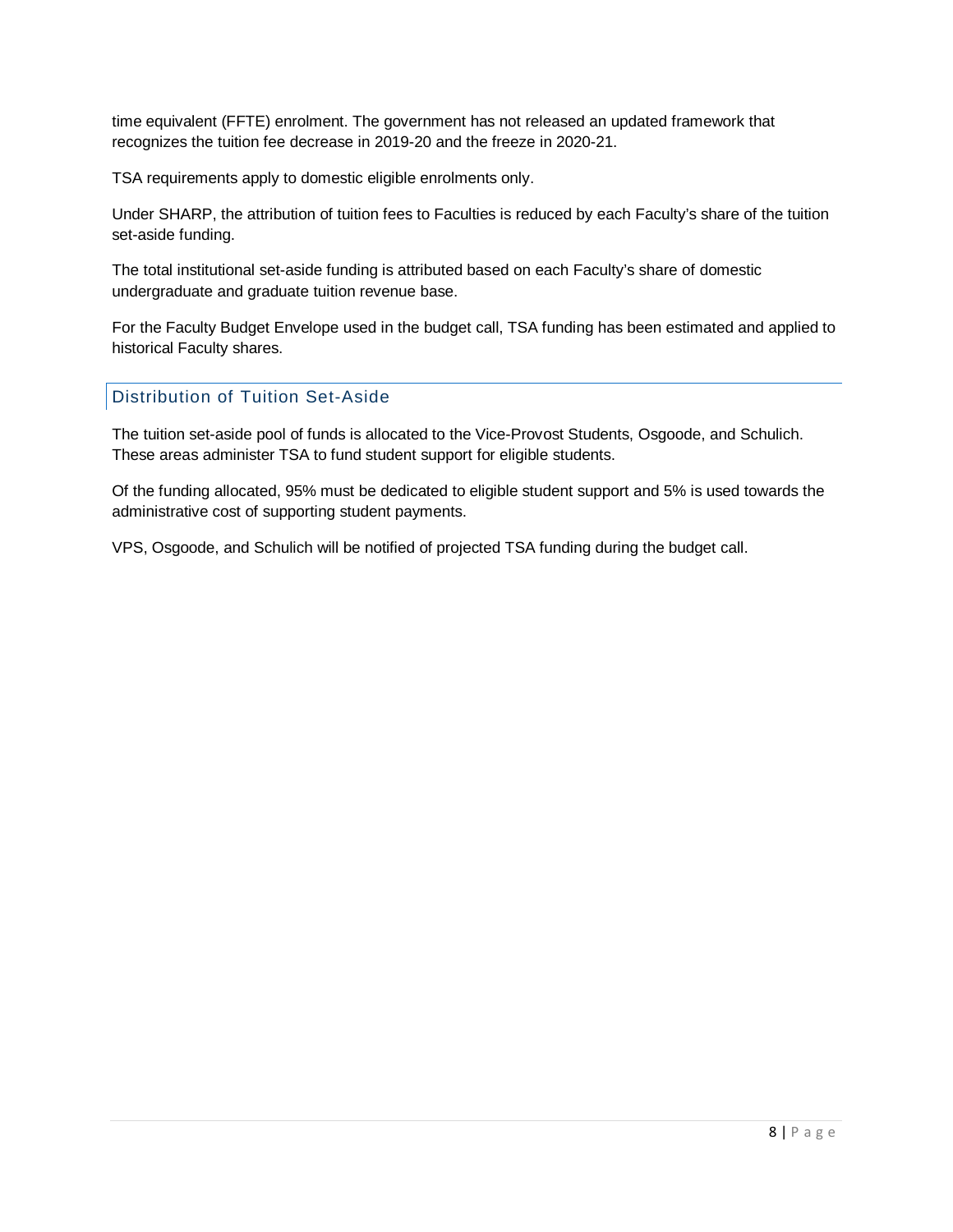### <span id="page-9-0"></span>ENROLMENT-BASED OPERATING GRANTS

### New Funding Formula

In Fiscal 2017-18, the Ontario Government implemented a new funding formula to calculate how funding is distributed and reported to universities. This new funding formula aligns funding to the institutional objectives established in the strategic mandate agreement between York and the Ontario Government. York is presently examining how the changes to the funding formula will impact grant attributions in the SHARP budget model going forward.

For the upcoming budget call, any potential changes to the SHARP methodology (aligning it with the new funding formula) will be communicated in the coming months.

#### **Overview**

Grants funded through the envelope are enrolment driven government grants that flow to the University based on the previous government funding formula. These grants are driven by eligible enrolments and are provided through different grant envelopes such as the Basic Operating Grant (BOG), the Undergraduate Accessibility Grant, the Graduate Expansion Grant, Performance Funding and Quality Funding.

These grants are attributed to the home Faculty using the same formula that the government previously used to fund the institution. Grant revenue for inter-Faculty double majors is shared 50/50 between the Faculties and for major/minors, it is shared 70/30.

The Basic Operating Grant (BOG) is a block grant flowed to the University based on weighted enrolments that have been rolled into base.

MCU categorizes disciplines into several provincially-defined programs, each of which has a weight associated with it. Weighted enrolments previously known as Basic Income Units (BIUs) are derived by multiplying each program weight by the number of Full Time Equivalents (FTEs) enrolled in the program. Each program also has a Formula Fee (FF) per FTE associated with it, which is intended to capture the student contribution to the cost of the program.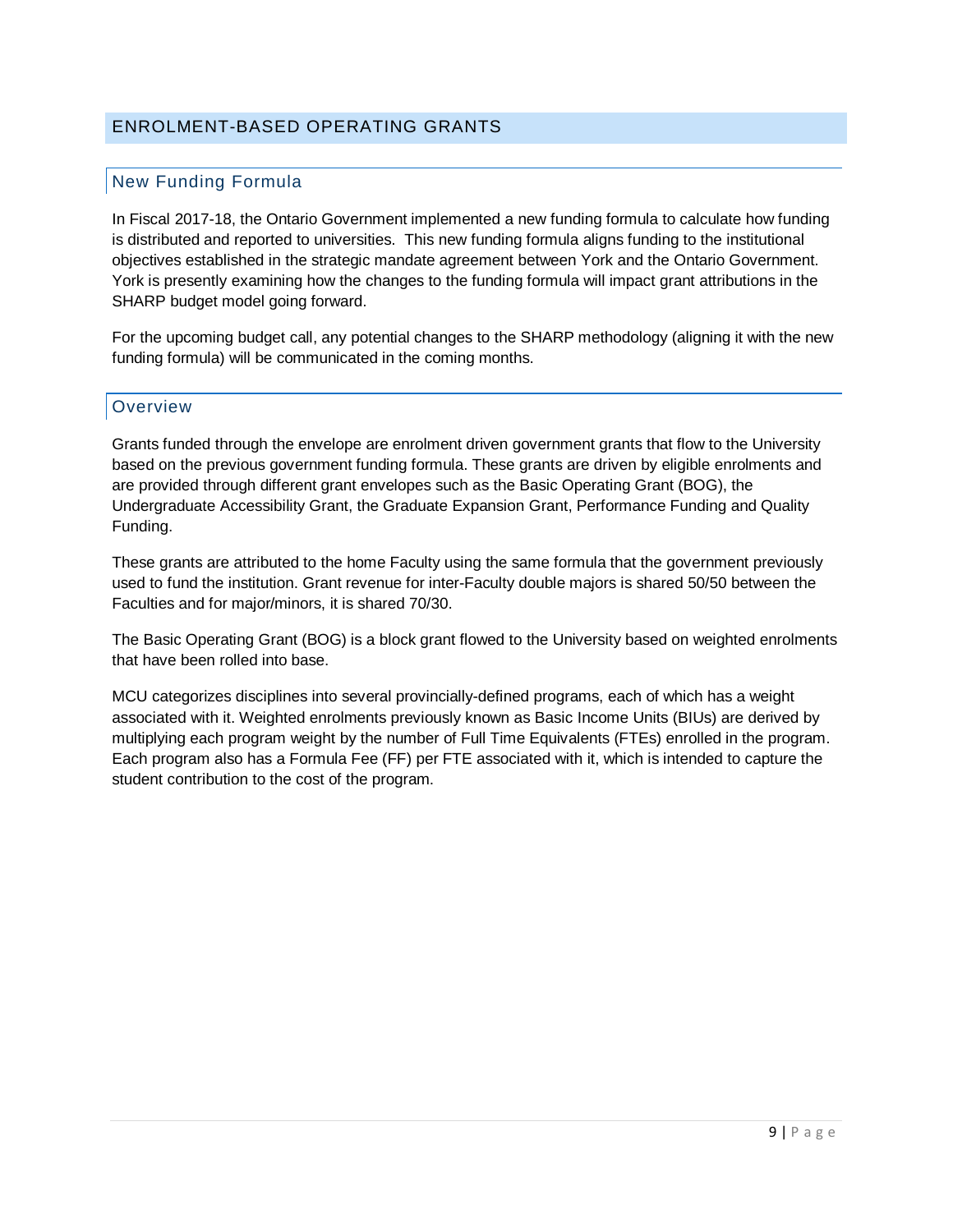# List of Enrolment-Based Operating Grants

In summary, the following are the grants funded through the Faculty Budget Envelope:

#### *Institutional*

Basic Operating Grant Performance Funding General Quality Tied to MYAAs Undergraduate Accessibility Grant Graduate Expansion Grant

#### *AMPD*

York/Sheridan Design

*Education*

Enrolment Based Funding

*Health*

Second Entry Nursing Grant Seneca Collaborative Nursing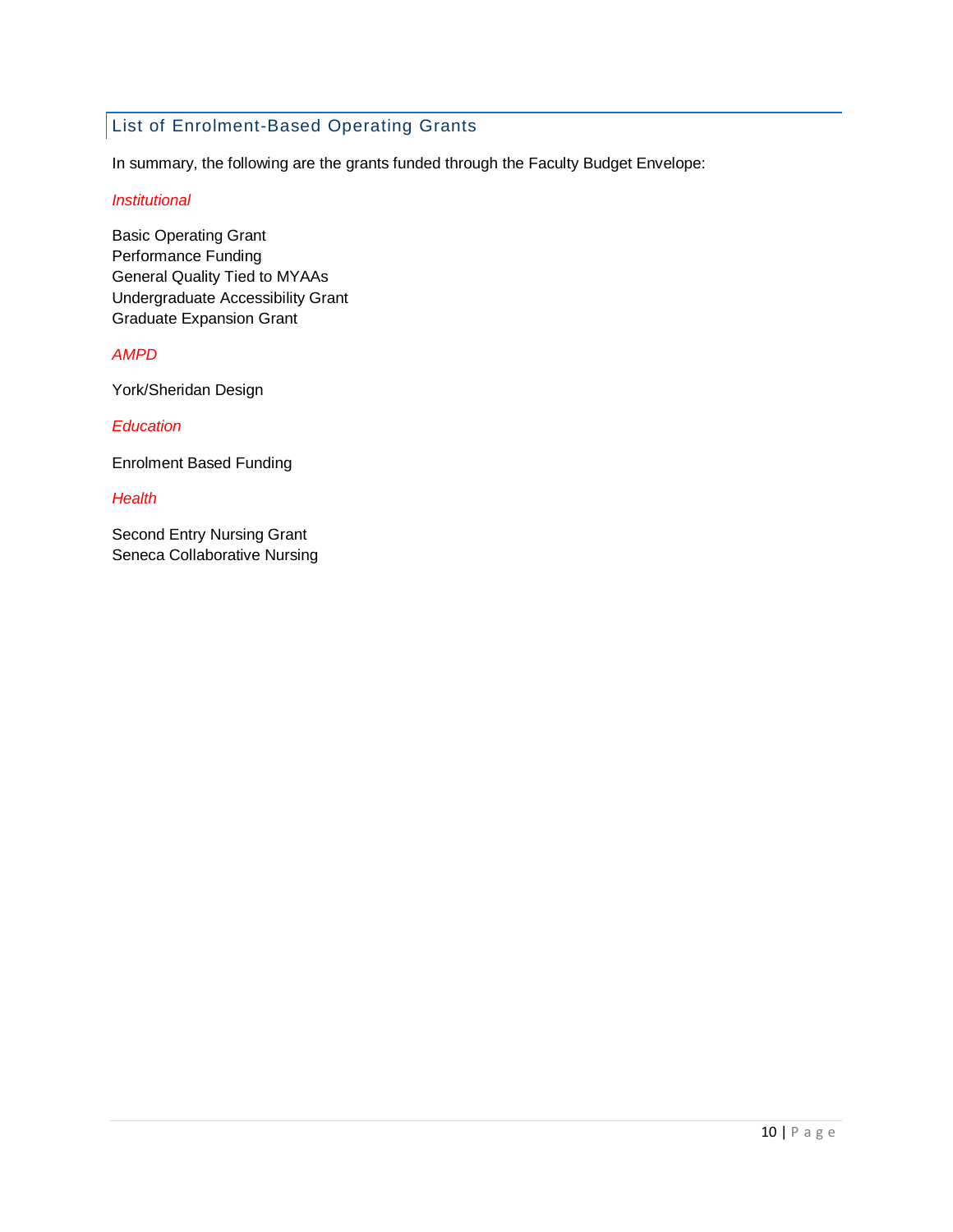# <span id="page-11-0"></span>INSTITUTIONAL RESEARCH OVERHEAD GRANTS

The Federal Research Support Fund and the Provincial Research Overhead Infrastructure Envelope grants are provided in support of research overhead at institutions.

These two grants are attributed to Faculties and ORUs based on a 3-year rolling average of all Tri-Council grants, slipped two years. This is a close proxy to the formula under which the University receives these grants.

Tri-Council grants are generally ascribed to the home Faculty of the Principal Investigator (PI), unless the PI designates an alternate affiliation (for instance, to an institutional ORU).

#### <span id="page-11-1"></span>ATTRIBUTION OF SHARED SERVICES AND GENERAL INSTITUTIONAL COSTS

Faculties are attributed their respective proportion of Shared Services and General Institutional costs.

The cost assigned to a Faculty for each bin may vary between years as a result of:

- Changes to the amount of funding into the Shared Service or General Institutional bin in any particular year, as approved by the President based on recommendations from the University Budget Advisory Committee; or
- Changes to the Faculty's proportionate share of the bin as per the applicable driver.

#### Funding Levels of Shared Services and General Institutional Costs

The central funding into the Shared Service or General Institutional bin is called the "attributed cost", that being the cost charged to a Faculty.

The annual budgets for Shared Services are established as follows:

- Rolling the existing incremental base funding of the Shared Service forward to 2020-21 and later years;
- Estimating salary increment funding, which for Shared Services is funded at 50% of funded salary increases;
- Applying any taxes or budget cuts; and
- Applying any additional funding (either base or OTO/XTO) outlined in the institutional budget plan or approved by the President based on recommendations of the University Budget Advisory Committee.

The annual budgets for General Institutional costs are established as follows:

- Funding decisions outlined in the institutional budget plan approved by the President based on recommendations of the University Budget Advisory Committee; and
- Automatic adjustments as required by collective agreement commitments.

The Office of Budgets & Planning is responsible for calculating the attributable cost of each Shared Service and General Institutional bin.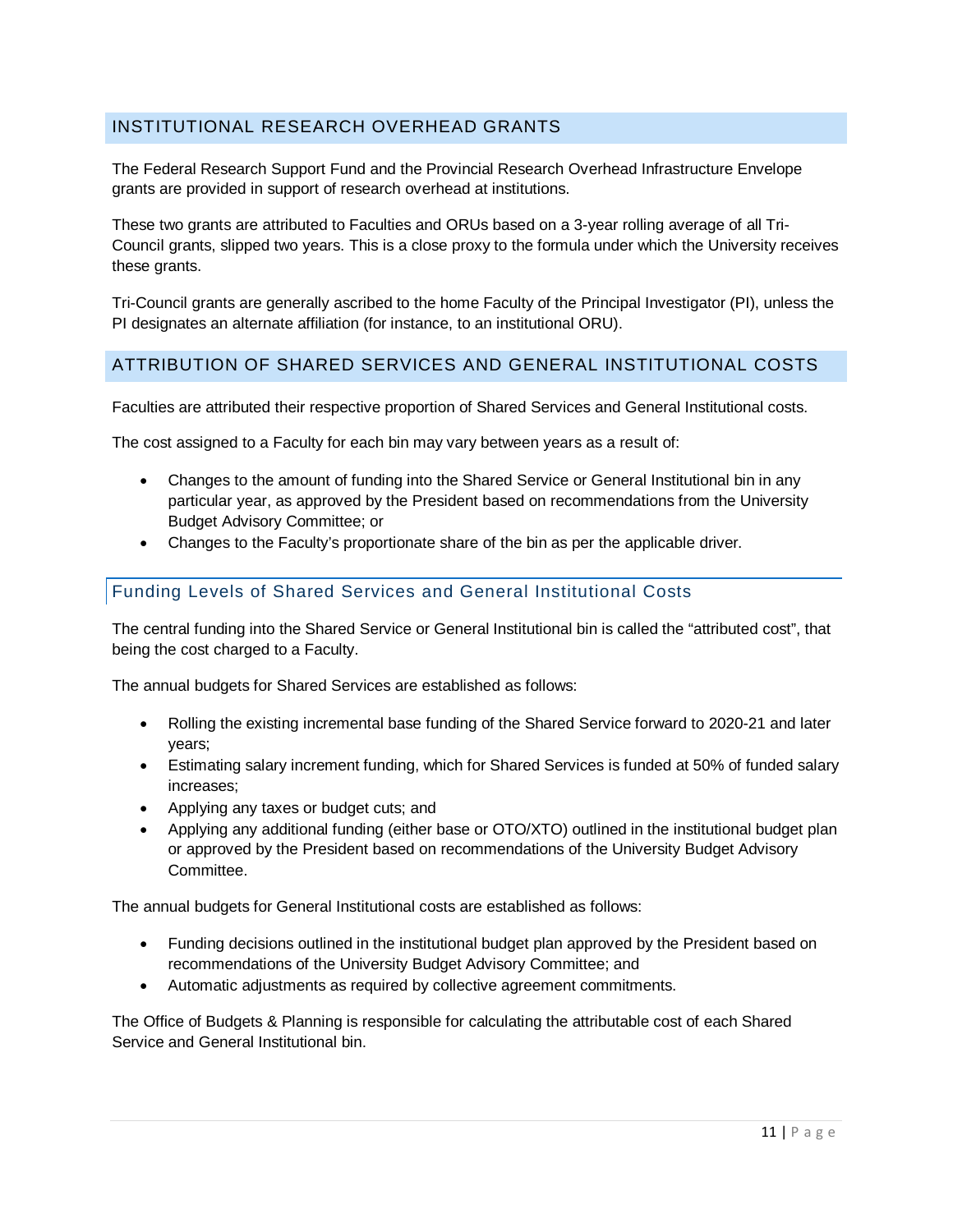# Changes to a Faculty's Share of the Driver

The Office of Budgets & Planning calculates the drivers based on institutional data (mostly provided by the Office of Institutional Planning and Analysis).

A Faculty's share of a bin will vary between years based on changes to the underlying driver data. To illustrate, assume nine academic Faculties have static headcount and one academic Faculty has growing headcount. The Human Resources bin is allocated based on the total faculty and staff headcount. The Faculty with growing headcount will assume a larger share of the Human Resources bin.

The drivers for each year of the multi-year budget call are distributed by B&P to Faculties during the Budget Call.

# Cascading Costs

Four Shared Service bins are attributed to both Faculties and Shared Services, as they represent significant, recurring costs of the University. The four bins are as follows:

- CSBO assigned space costs
- Benefits and collective agreement commitments
- Pension
- Bad debts

The above bins are called cascading costs as they are charged to each Shared Service, and form part of the ultimate attributed cost of each Shared Service. Example: The pension cost of Finance personnel is embedded into the cost of the Financial Management bin and this total bin is ultimately charged to Faculties.

The amount charged to the Faculties in respect of a Shared Service is the total of the:

- SHARP funding envelope for the Shared Service, plus
- cascading costs for that particular Shared Service.

#### Contribution to the University Fund

The University has established a University Fund to invest in academic priorities and set aside contingency funding for known budget risks that may materialize. Contingency funding may be earmarked for such risks as increased pension solvency funding or a reduction of government grant funding as a result of enrolments below base thresholds.

This fund is financed through attribution to Faculties using the following driver, with data lagged two years:

SHARP revenue allocation (i.e., SHARP revenues less attribution of Shared Service costs, before Inter-Faculty adjustments)

- + External revenues
- + Hold harmless funding
- SHARP transition tax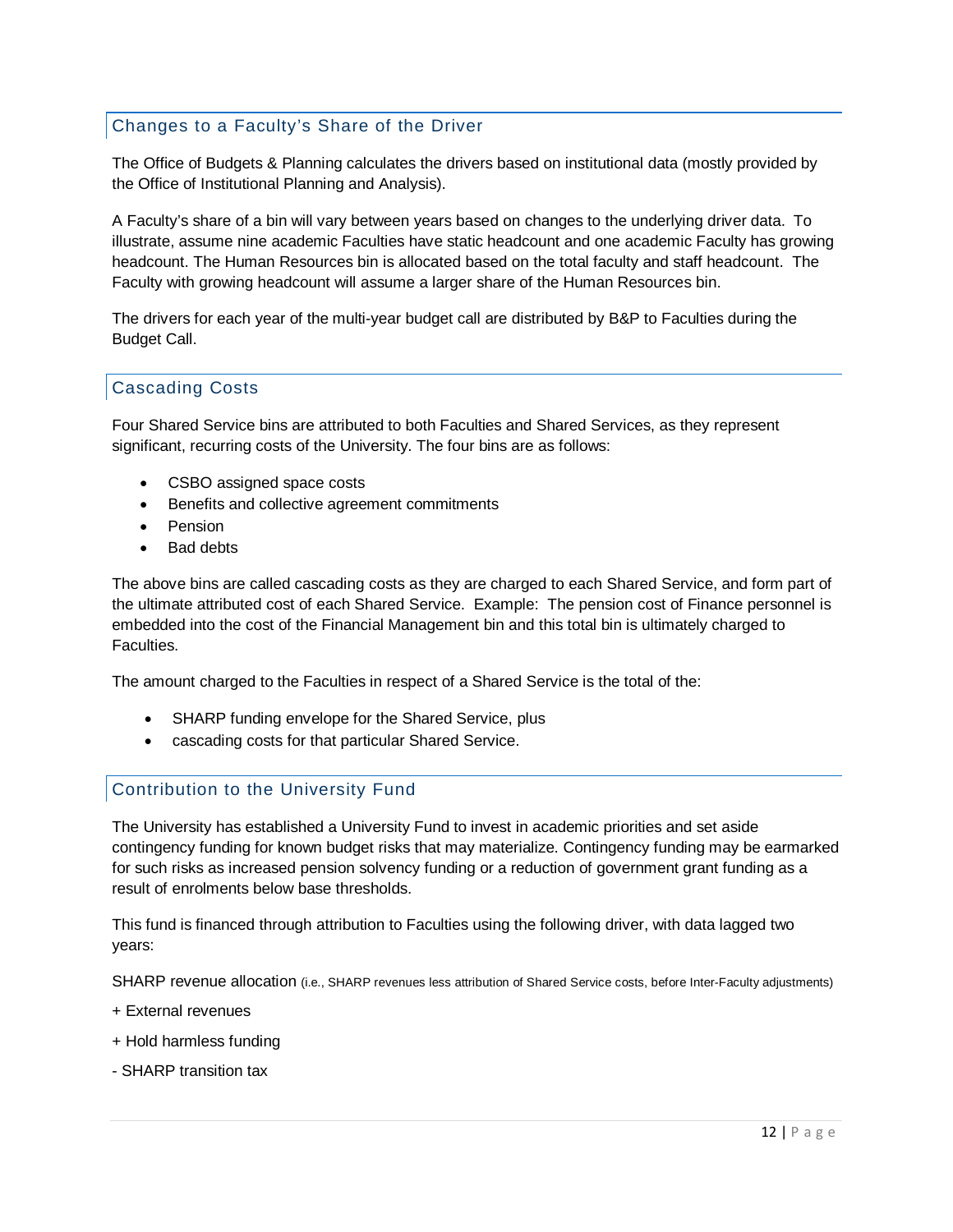#### <span id="page-13-0"></span>SHARP TRANSITION TAX

#### **Calculation**

Upon implementation of SHARP, a transition tax was applied to all Faculties, Shared Services, and ancillaries. The SHARP transition tax is intended to fund the transition support given to Faculties under SHARP (see discussion below).

The SHARP transition tax was calculated using 2013-14 financial data and the dollar value is fixed and applied to all future budget years.

The transition tax is applied to the following bases:

**Faculties** 

SHARP revenue allocation (i.e., SHARP revenues less attribution of Shared Service costs, before Inter-Faculty adjustments) + External revenues

#### Shared Service units

Cuttable attributable allocations without cascading costs Centrally-sourced OTO allocations

+ Direct revenue under SHARP eligible for tax

+ Unrestricted external revenue

All Ancillary units, except Bookstore

External revenue

Bookstore

Gross Profit (defined as all revenues less cost of material; excludes salaries/benefits)

#### Recording of SHARP Implementation Tax

The SHARP tax of 2.62% was applied to the above base, beginning in 2017-18, and applies in each budget year thereafter. The tax must be reported in every year of the budget call as a recurring XTO charge.

The SHARP tax is reported in account 099650 SHARP Tax OTO.

To assist the community in its budgeting, tax amounts have been pre-populated in each cost centre within the budget module based on the distribution in 2017-18. If budget preparers wish to re-allocate these amounts between their cost centres or to budget the tax at an activity/time/location level, please contact the Office of Budgets & Planning for assistance.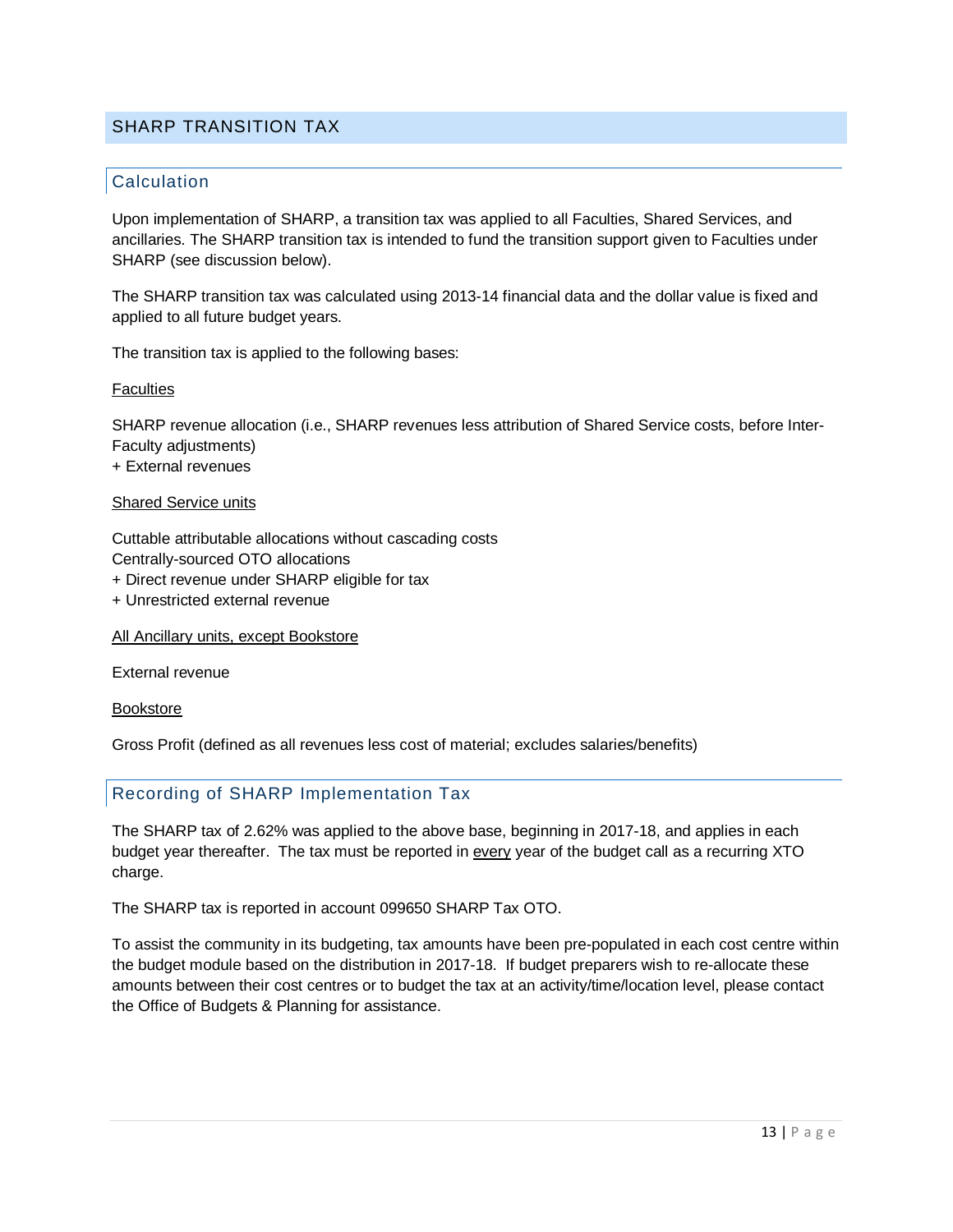# Budget Cuts and/or Taxes in Future Years

The present working assumption is that the existing 2.62% tax will apply in 2020-21 and continue OTO in years thereafter. No further tax or budget cut is anticipated at this point for Faculties.

# <span id="page-14-0"></span>SHARP TRANSITION FUNDING

To assist Faculties with the adoption of SHARP, transition funding is being provided to eligible Faculties out of the University Fund.

The transition funding (sometimes referred to as the hold harmless) was calculated based on modelling of fiscal 2013-14 using SHARP.

The hold harmless funding has previously been communicated to executive officers and financial officers, as is shown below:

| <b>Faculty</b>         | <b>Transition</b><br><b>Adjustments</b> |
|------------------------|-----------------------------------------|
| <b>LAPS</b>            | (5,532,169)                             |
| <b>AMPD</b>            | 14,218,654                              |
| <b>Env Studies</b>     | 4,239,131                               |
| <b>Education</b>       | 2,936,155                               |
| Glendon                | 4,165,423                               |
| <b>Schulich</b>        | 1,473,570                               |
| Osgoode                | 4,375,439                               |
| Health                 | (8,904,041)                             |
| <b>Science</b>         | 9,380,683                               |
| Lassonde               |                                         |
| <b>Total Faculties</b> | 26,352,847                              |

Transition funding is provided in the budget account 099655 Faculty Transition Funding.

#### <span id="page-14-1"></span>FINAL BUDGET RECONCILIATION AND ADJUSTMENT

The projected Faculty Budget Envelope is calculated and shared with Faculties during the Budget Call (i.e. prior to the beginning of a budget year) to facilitate their budgetary submissions.

At the start of the budget year, Faculty budgets will be funded with the amount communicated to Faculties during the budget call.

For instance, the 2020-21 Faculty Budget Envelopes will be projected in January 2020 and communicated to Faculty administrators. Upon commencement of the 2020-21 fiscal year, Faculties will receive the amount calculated in the January envelope. Funding is expected to occur between May to June 2020.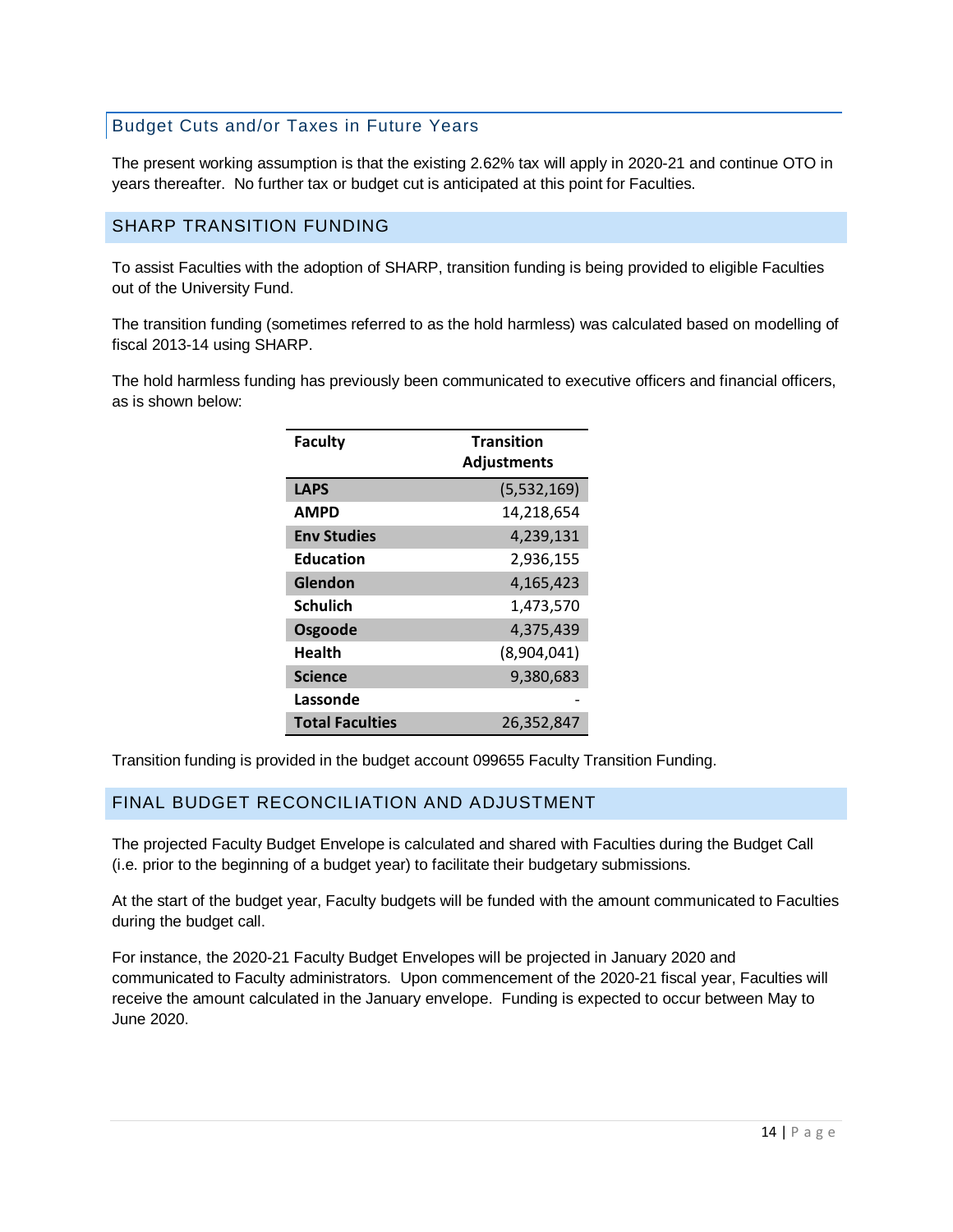However, major revenue streams like grant and tuition revenue are based on contract enrolment targets established between the Faculty and the Provost, with input from the Office of Institutional Planning & Analysis (OIPA). These numbers are subject to variability.

The reality is that budgets are expectations of the revenues (based on enrolments) for the upcoming fiscal year. While actual experience should closely align, there will invariably be differences between actual enrolment results and the enrolments included in the enrolment contracts. There is also the potential that General Institutional costs may vary from the original budget projections. Any variances between actual and budget will be included in a final year-end reconciliation.

At the close of the fiscal year, Budgets & Planning will re-calculate each Faculty's actual entitlement under the SHARP model. Any difference between the final budget envelope and the January budget call envelope will be distributed to Faculties as a closing adjustment at the conclusion of the fiscal year. For instance, for the 2020-21 fiscal year, the true-up of the budget envelope is expected to occur in May of 2021.

The year-end adjustment will be made through ledger account 099601 Faculty Budget Y/E Adjustment to the Faculty's dedicated budget envelope cost centre.

#### <span id="page-15-0"></span>FUNDING WITHIN THE FACULTY

The budget accounts established for the Faculty Budget Envelope, tax, transition funding, and final budget adjustment are only for use by the Office of Budgets & Planning. Faculties should not redistribute funding using these account codes.

Note that upon implementation of SHARP, the concept of base funding is no longer applicable to Faculties. Use of base accounts by Faculties is not permitted.

Faculties are tasked with determining how they will distribute funding within the Faculty to each departmental cost centre. Faculties can distribute funding from their Faculty Budget Envelope cost centre to departmental budgets using the existing OTO accounts 099912 InYear OTO to/fr W/inFac/Dept.

# **IMPORTANT NOTE**

**All items below are not part of the Faculty Budget Envelope.**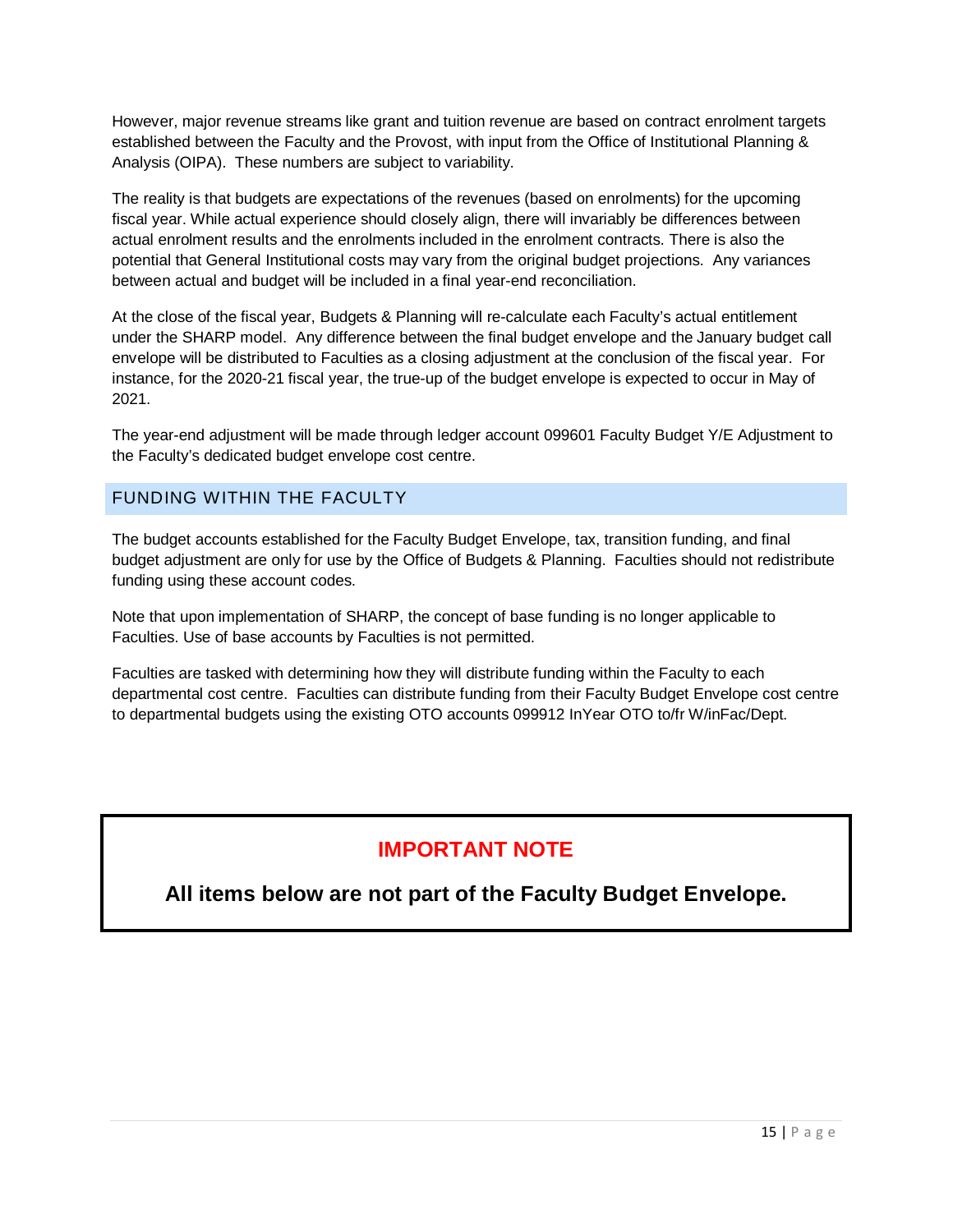# <span id="page-16-0"></span>**INTER-FACULTY TEACHING**

The inter-Faculty teaching adjustment applies where a student takes a general education credit course outside of his/her home Faculty. It is intended as a revenue-sharing formula between the home Faculty of the student and the Faculty providing the teaching (often referred to as the responsible Faculty). The concept of inter-Faculty teaching is also called service teaching.

The reimbursement rate is calculated using one rate:

- For tuition fee revenue, 40% of the average non-professional tuition fee rate is flowed to the teaching Faculty, while 60% is retained by the home Faculty; and,
- For grant revenue, 40% of the average Arts and Science grant rate is flowed to the teaching Faculty, while 60% is retained by the home Faculty

#### **Note that the inter-Faculty teaching adjustment is not part of the Faculty Budget Envelope.**

The following two accounts apply in the ledger:

099660 Interfaculty Teaching Received 099661 Interfaculty Teaching Paid

Faculties will be provided inter-Faculty teaching projections prepared by the Office of Institutional Planning & Analysis.

The actual inter-Faculty adjustment will be made once enrolments are finalized for the year. There will be an in-year inter-Faculty entry, anticipated to occur between March to April of each year. For example, the inter-Faculty entry for 2020-21 will be made between March to April 2021.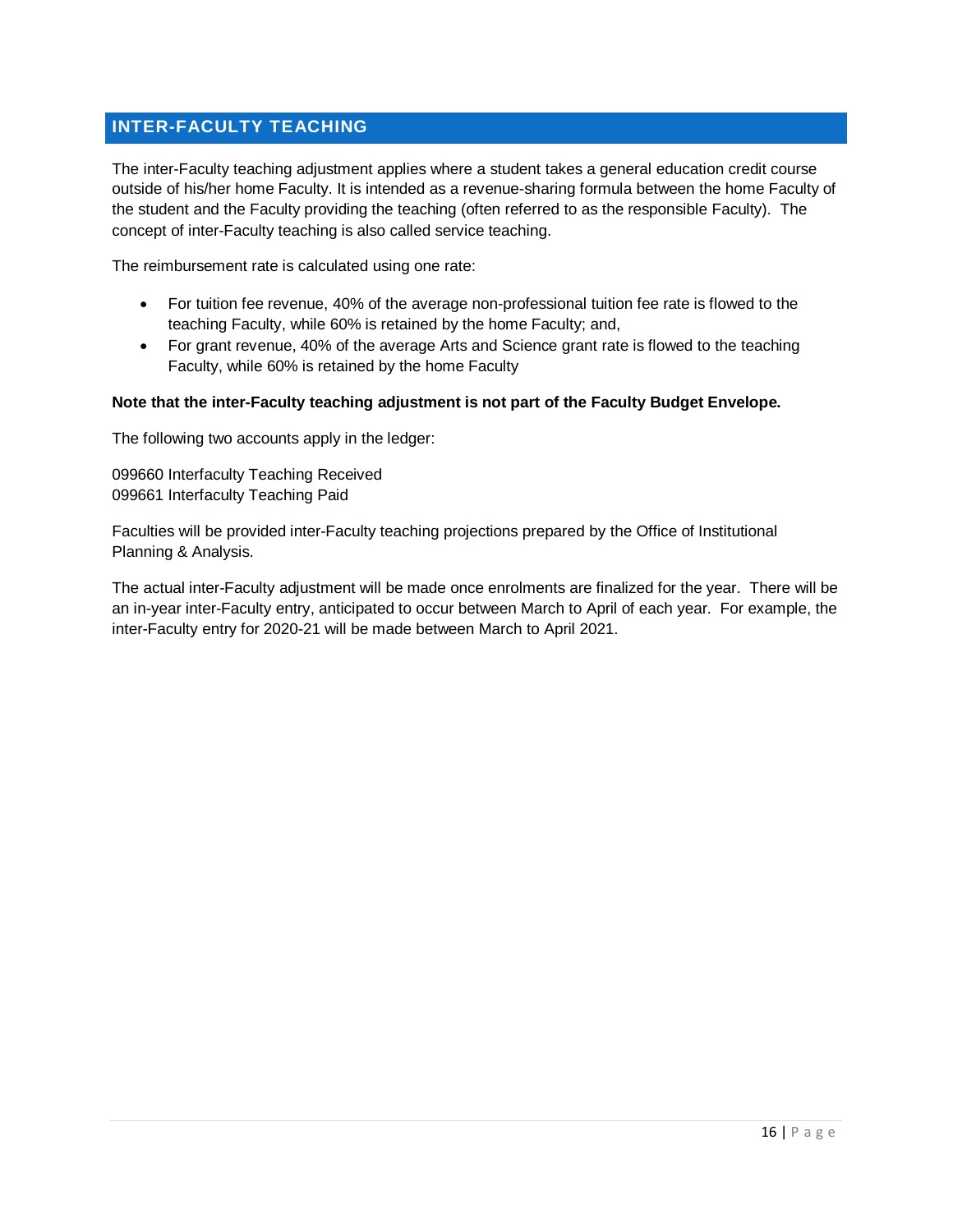# <span id="page-17-0"></span>**CENTRALLY-COLLECTED REVENUES EXCLUDED FROM THE FACULTY BUDGET ENVELOPE**

The following are centrally-collected funding that is distributed outside of the Faculty Budget Envelope using OTO budget accounts:

| Revenue                                                                                                        | <b>Account</b>                      |
|----------------------------------------------------------------------------------------------------------------|-------------------------------------|
| Centrally collected ancillary fees (CCA)                                                                       | 099511 In-Year Enr Ancillary Fees   |
| <b>OUAC</b> application fees                                                                                   | 099513 In-Year OTO OUAC Other       |
| Restricted operating grants from the MCU that are<br>targeted to a specific Faculty for a dedicated<br>purpose | 099520 In-Year MCU Grants from Ctrl |

The Office of Budgets & Planning has provided budget guidance on the above items to the Faculties to assist with their planning. **However, Faculties are responsible for ensuring the projections are prudent and align with their expectations since Faculties are responsible for the budget amounts for these lines.** 

If Faculties expect significant differences from the budget guidance provided by the Office of Budgets & Planning, we ask that Faculty administrative staff interface with B&P.

#### *Important Note*

The above revenues will be distributed to Faculties in the exact amount received during the fiscal year (irrespective of any budget guidance provided B&P or the amount budgeted during the Budget Call). There will be an in-year variance between actual funding and budget projections.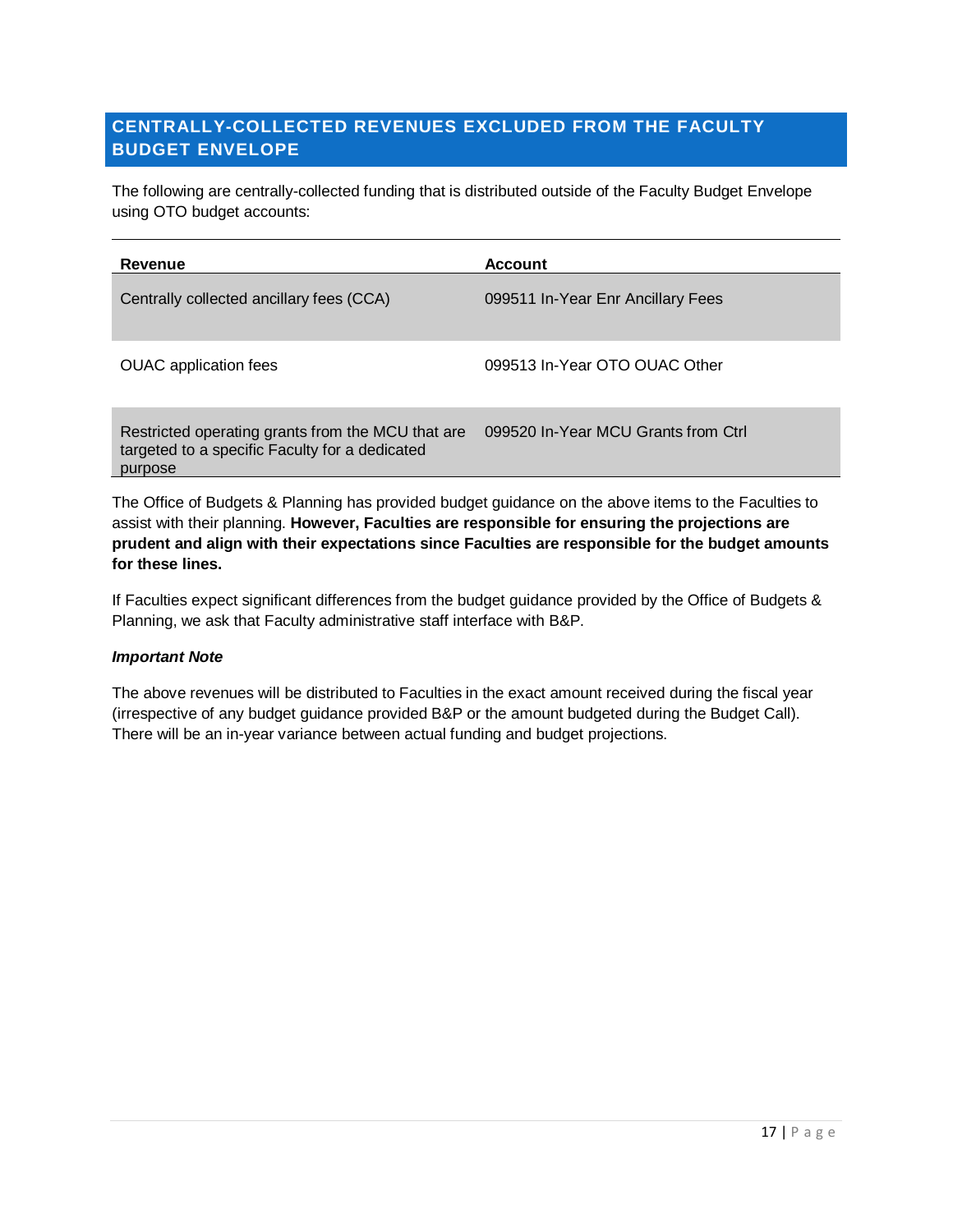# List of Targeted Grants

The following is a list of targeted grants that York is presently receiving through MCU's semi-monthly transfer payment.

#### *Education*

Other Disability Related Funding (Deaf Education)

#### *Glendon*

Bilingualism Grants French Language Access OLE French as Minority Language Provincial Contribution (FML) OLE French as Second Language Provincial Contribution (FSL) OLE French as Minority Language Federal Contribution (FML) OLE French as Second Language Federal Contribution (FSL) OLE French Complementary Federal Contribution French Language PSE Transfer - Southwestern Ontario Ontario-Quebec Health Study

#### *Health*

Clinical for Stand Alone Nursing Seneca Clinical Education

Note that any grants not listed as part of the Faculty Budget Envelope or listed as a Targeted Grant are considered Faculty-direct revenue. These types of grants would typically come from other Federal or Provincial bodies (i.e. not MCU). Such grants should be budgeted on the appropriate external revenue or ECR account.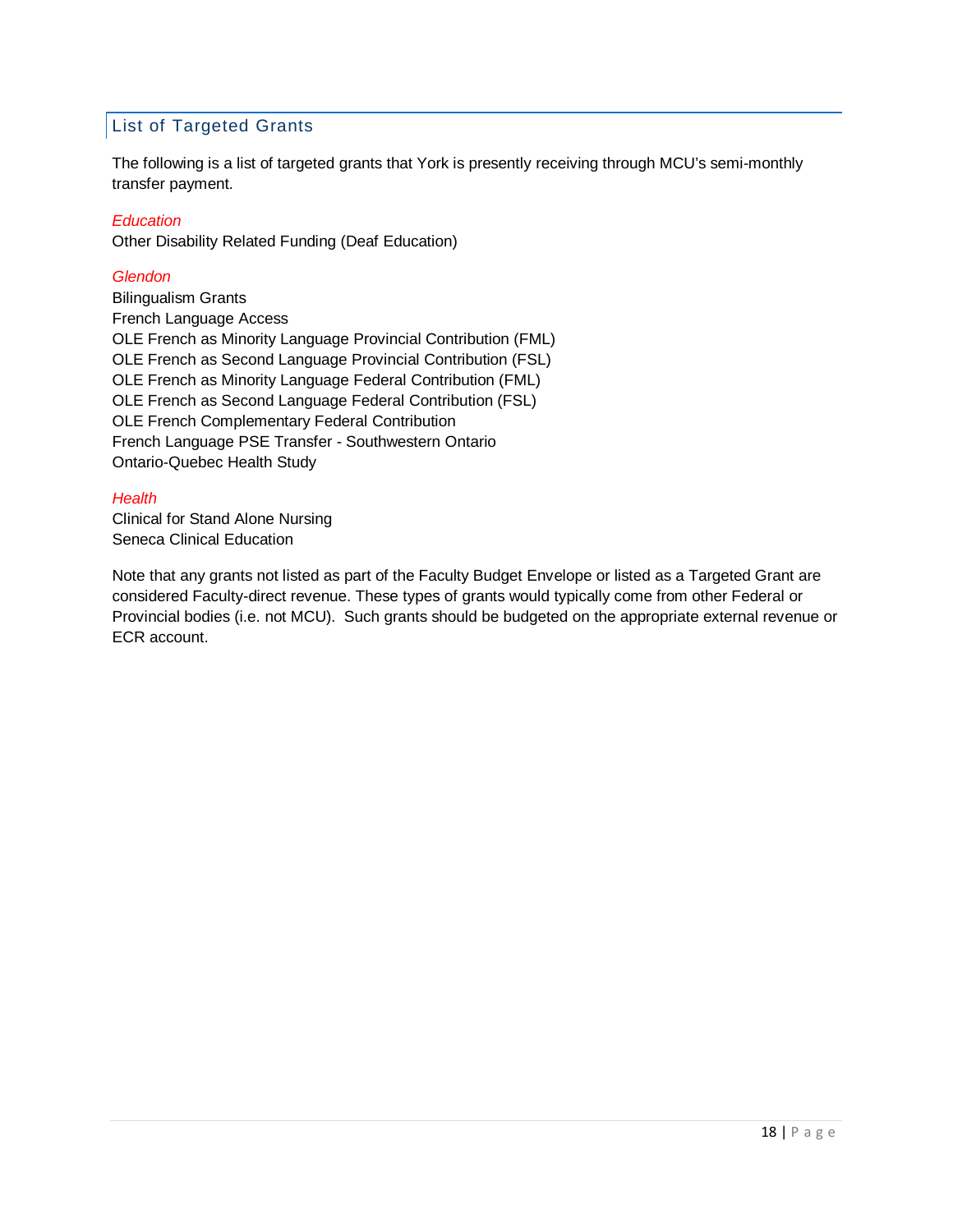# <span id="page-19-0"></span>**OTHER CENTRAL FUNDING**

Other central funding typically comes from two sources, either collective agreement funding or strategic funding allocations from the University Fund. Faculties are responsible for developing their own budgetary estimates.

#### Collective Agreements

Faculties may receive OTO funding pursuant to various provisions in collective agreements. All funding will be passed through 099521 In-Year OTO CA.

A more detailed discussion of how collective agreement provisions operate under the SHARP model is outlined later in this document.

#### Strategic Allocations

Faculties or administrative units may receive OTO strategic funding from the University Fund through submissions to the University Budget Advisory Committee.

Any funding successfully awarded from the University Fund will be processed through account 099500 InYear OTO to/fr GI/Com.

# <span id="page-19-1"></span>**FACULTY DIRECT REVENUES**

#### Existing Direct Revenues

Faculties continue to be solely responsible for estimating their Faculty direct revenues, those being:

- External revenues (including non-credit tuition fees)
- External cost recoveries
- Internal cost recoveries
- Interfund transfers
- Budget allocations to/from other departments (i.e. allocations that are not centrally sourced)

The above revenues should be budgeted in a consistent manner as prior year Budget Calls using the same general ledger account codes that have typically been utilized.

#### *Important Note*

**It is essential that Faculties and administrative units confirm all inter-department budget allocations with the counter-party**. It is the responsibility of the two units/parties to conclude on funding arrangements, as these agreements are not centrally-mediated. Likewise, collaboration is important to ensure that the funding/cost is reflected in each party's respective budget.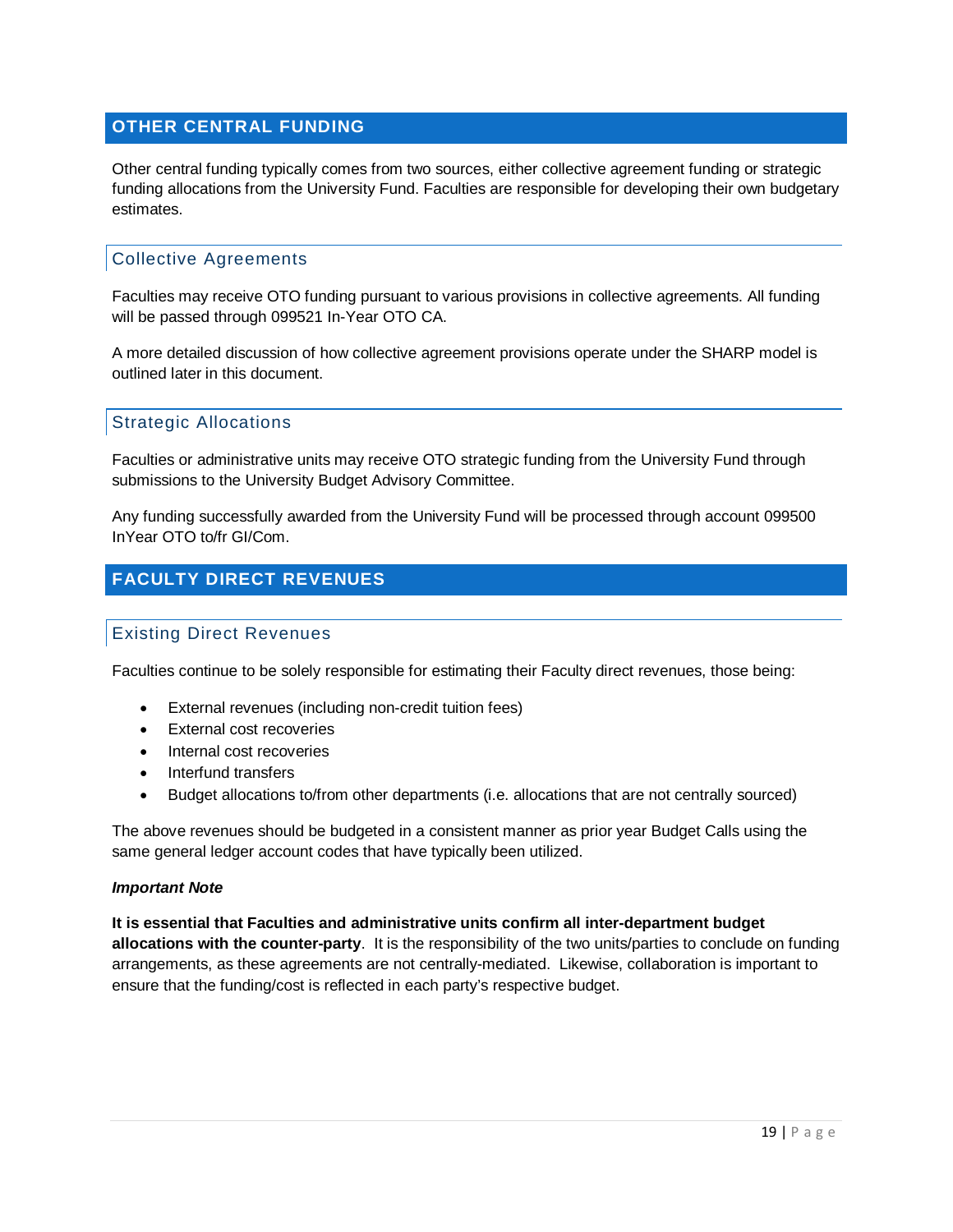The following accounts are used for inter-department budget transfers:

099911 InYear OTO to/fr OtherDept 099912 In-Year OTO to/fr W/InFac/Dept

Usage of the following two accounts has been discontinued:

099913 In-Year OTO from Other Fac/Div 099914 In-Year Salary OTO bt/w depts

#### Research Contract Overhead

Faculties and ORUs will receive all contract overhead contributions associated with externally-funded grants, provided that overhead is an eligible item under the grant terms. Contract overhead is ascribed to the Faculty or ORU designated by the Principle Investigator on the ORS Checklist.

Faculties are responsible for reflecting their expected contract overhead in their budgets. B&P has provided a schedule listing the historical experience of contract overhead by Faculty to assist in budget estimation.

Contract overhead should be booked to account 092100 Transfer from Research-Fund 5.

#### <span id="page-20-0"></span>**DISCONTINUED FUNDING**

For Faculties, please note that central funding for the following items has been discontinued under SHARP:

- All salary increments, including both across-the-board and progress-through-the-rank increases
- Changes to the standard benefit rates (when they change)
- Maternity leave top-up
- Early retirement settlements
- Collective agreement provisions for YUFA graduate supervision, YUFA workload of Faculty members (also referred to as research offloads), YUFA marketability, YUFA research release program, YUFA incentive program for recruitment of aboriginal (indigenous) faculty and librarians, OHFA anomalies, CUPE continuing sessional standing program, and CUPE Long Service Teaching Appointments
- Research officers
- Computer renewal program

Faculties are responsible for funding these costs from 100% of the tuition and grant revenue generated each year. Some of these costs were included in the hold harmless calculation.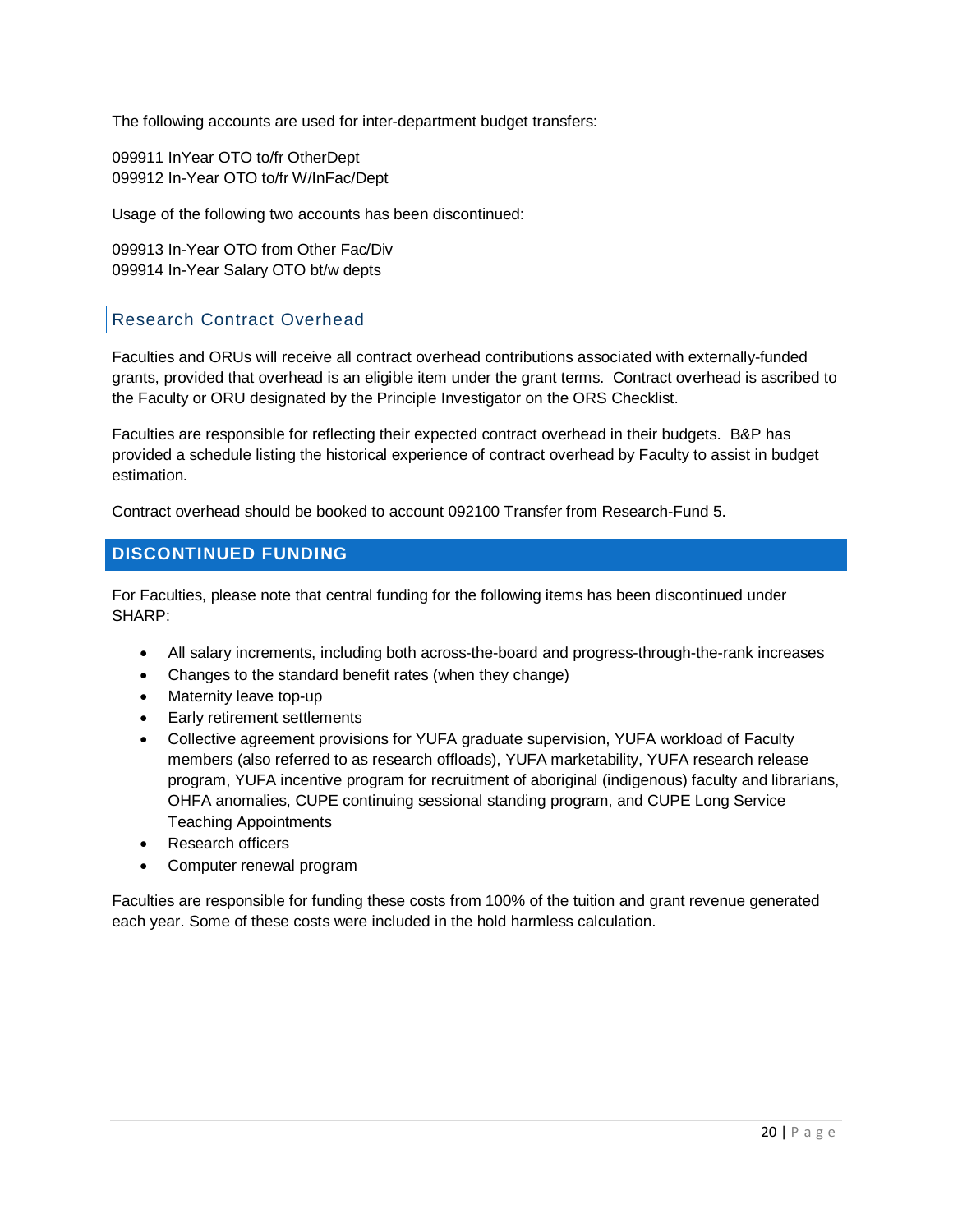# **COSTS ASSUMED BY FACULTIES UPON SHARP IMPLEMENTATION**

Faculties are responsible for the full cost of the following items. There is no central funding; instead Faculties will cover the costs out of their Faculty Budget Envelope which includes 100% of tuition and grant revenues.

<span id="page-21-0"></span>

| <b>Cost</b>                                                                                                                                        | <b>Mechanics</b>                                                                                                                                                              | Account(s)                                                                                                                                                                                 | <b>Contact</b>                                                                      |
|----------------------------------------------------------------------------------------------------------------------------------------------------|-------------------------------------------------------------------------------------------------------------------------------------------------------------------------------|--------------------------------------------------------------------------------------------------------------------------------------------------------------------------------------------|-------------------------------------------------------------------------------------|
| <b>Professional expense</b><br>reimbursements                                                                                                      | <b>Research Accounting will</b><br>charge the Faculty's operating<br>cost centre and transfer the<br>annual allocation to each<br>Faculty member's fund 400<br>cost centre    | For Faculty:<br>383400 Professional Expense All<br>384800 Prof Exp Allow- Fac-Retired                                                                                                      | Manager of Research<br>Accounting                                                   |
| <b>Graduate support</b><br>(including fellowships,<br>graduate assistantships,<br>grant-in-aid, and other related<br>support to graduate students) | FGS will recover the cost of<br>student support from<br>Faculties.                                                                                                            | For Faculty:<br>803500 Graduate Student Support<br>For FGS:<br>038700 ICR-Grad Student Support                                                                                             | Executive Officer and Financial<br>Officer of Faculty of Graduate<br><b>Studies</b> |
| <b>Faculty-dedicated</b><br>development officers                                                                                                   | Payroll charges will continue<br>to feed Advancement cost<br>centres. Advancement will<br>then bill each Faculty for the<br>cost of its respective<br>development officer(s). | For Faculty:<br>140000 Salaries - FT Support Staff - CPM<br>240000 Benefits - FT Support Staff - CPM<br>For Advancement:<br>032900 ICR Salaries - Support<br>033300 ICR Benefits - Support | Executive Director of<br>Advancement Services and<br>Operations                     |

The above costs were included in the hold harmless calculation.

#### *Important Note*

The Faculty of Graduate Studies will be providing estimates to Faculties of their graduate support cost for each year of the multi-year budget. As a supplement, FGS will also be providing tools to assist Faculty administrators in understanding the types of funding packages and associated costing. All questions on calculations related to graduate support should be directed to the Executive Officer or Financial Officer of FGS.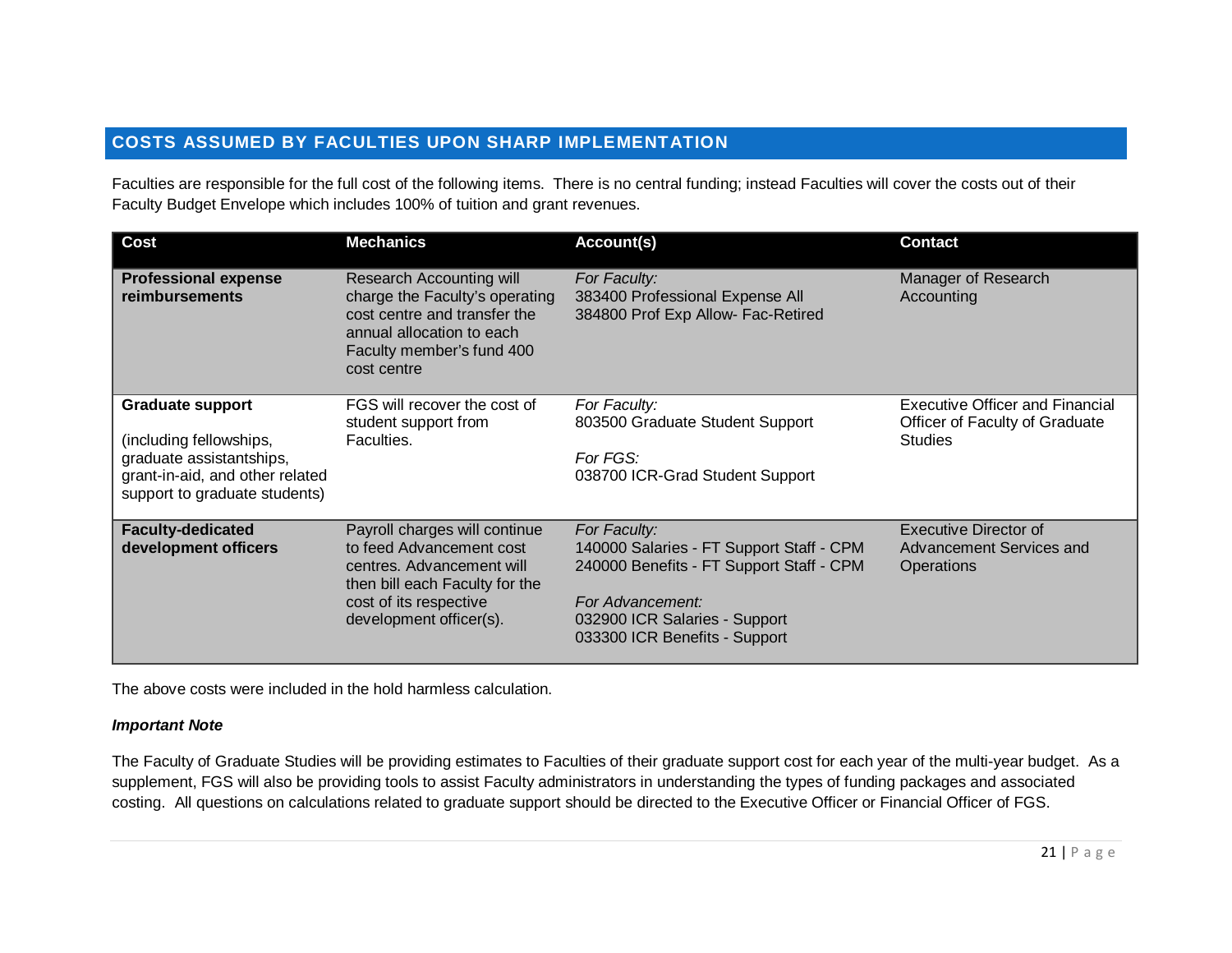# <span id="page-22-0"></span>**COLLECTIVE AGREEMENTS**

Collective agreements function in one of two ways under the SHARP model, as described below. Charts, by affiliation, have been attached as appendices to this document to assist with your understanding.

#### Provisions Attributed through the Collective Agreement Bin

Many collective agreement provisions are financed through the collective agreement bin. The cost of the provision is financed through attribution to Faculties and Shared Services.

If the provision calls for funding of certain items or initiatives, this funding would be provided OTO to the respective party, using budget account 099521 In-Year OTO CA.

For example:

The YUFA collective agreement entitles Faculty members to take release time so they may hold executive positions on the Faculty association, pursuant to YUFA 27.04(a). The cost of providing these releases is a collective shared responsibility, so it is attributed through a General Institutional bin. Faculties will receive appropriate release funding when they have a professor appointed to the YUFA executive.

#### Provisions that become Costs Assumed by Faculties with No Central Support

Certain provisions are the direct cost of the Faculty, with no associated central funding. The cost of these provisions is typically influenced by Faculty-specific decision-making. In some case, the cost of the provision is such that it is prohibitive to attribute through a shared bin.

These provisions are identified as:

- Salary increments (ATB and PTR)
- Professional expense reimbursement
- YUFA graduate supervision
- YUFA workload of Faculty members (also referred to as research offloads)
- YUFA marketability
- YUFA research release
- YUFA incentive program for recruitment of aboriginal (indigenous) faculty and librarians
- OHFA anomalies
- CUPE continual sessional standing program
- CUPE long service teaching appointments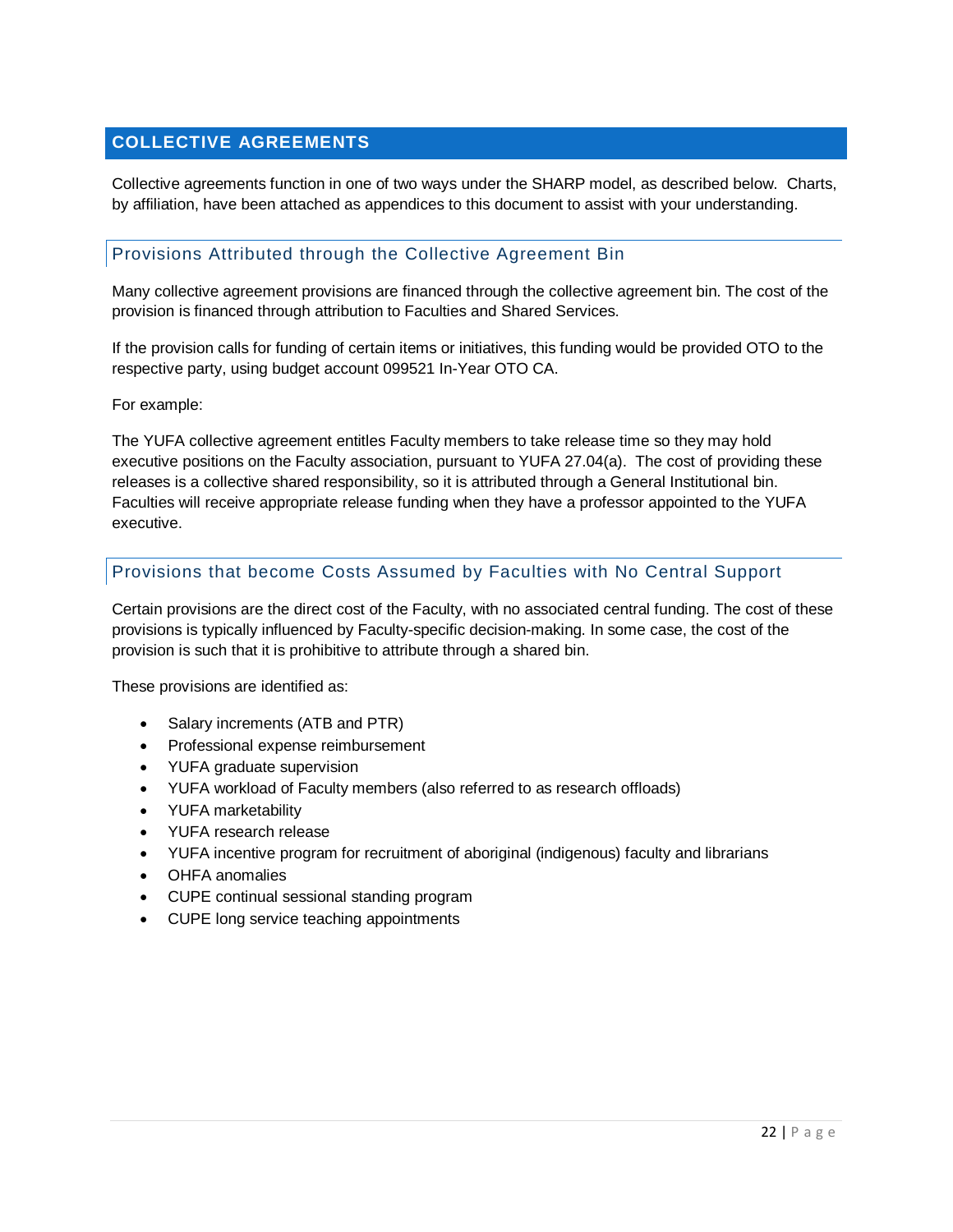# <span id="page-23-0"></span>**HIGHLIGHT OF CHANGES FROM THE INCREMENTAL MODEL**

For further clarity, Faculties should be aware of the following changes that occurred upon implementation of SHARP:

| <b>ITEM</b>                            | <b>CHANGE</b>                                                                                                                                                                                                                                                                                                                                                                                                                                                                                                                                                                                                                                                                                                                                                                                                                                                                              |
|----------------------------------------|--------------------------------------------------------------------------------------------------------------------------------------------------------------------------------------------------------------------------------------------------------------------------------------------------------------------------------------------------------------------------------------------------------------------------------------------------------------------------------------------------------------------------------------------------------------------------------------------------------------------------------------------------------------------------------------------------------------------------------------------------------------------------------------------------------------------------------------------------------------------------------------------|
| Contract overhead                      | Contract overhead was previously shared under the incremental model<br>$\bullet$<br>between Faculty, VPRI, and central administration<br>Under SHARP, contract overhead is ascribed to the Faculty or ORU<br>$\bullet$<br>designated by the Principle Investigator on the ORS Checklist<br>It is important for Faculties to budget 100% of expected contract overhead<br>$\bullet$                                                                                                                                                                                                                                                                                                                                                                                                                                                                                                         |
| Faculty/staff<br>complement            | Faculties are responsible for all compensation costs<br>$\bullet$<br>Central funding to Faculties related to compensation has been<br>discontinued, including:<br>ATB increment funding<br>$\bullet$<br>PTR funding<br>$\bullet$<br>Maternity leave top-up<br>$\bullet$<br>Early retirement settlements<br>$\bullet$<br>PTR recoveries (upon retirement/resignation) have ceased<br>$\bullet$<br>Accruals for salary increments from unsettled collective agreements are<br>$\bullet$<br>held at a Faculty level; where accruals are required, guidance will be<br>circulated by the Office of Budget & Planning                                                                                                                                                                                                                                                                           |
| Standard benefit rate<br>changes       | Standard benefit rates are established to recover the actual costs of<br>$\bullet$<br>employee extended health/fringe benefits (i.e. CPP, EI, pension, etc.)<br>Standard benefit rates may be updated periodically to reflect changes to the<br>$\bullet$<br>cost or coverage of benefits<br>Faculties are responsible for the cost of all benefit rate changes<br>$\bullet$<br>Under SHARP, there is no central funding when standard benefit rates<br>$\bullet$<br>change                                                                                                                                                                                                                                                                                                                                                                                                                |
| Professional expense<br>reimbursements | Faculties are responsible for PER allocations to Faculty members<br>$\bullet$<br>Central no longer funds PER allocations<br>$\bullet$<br>Faculties should be aware of ongoing responsibility for senior scholars and<br>$\bullet$<br>lifetime scholars<br>PER allocation must be considered part of the cost of adding complement<br>$\bullet$<br>Faculties should consider PER allocations in the overall management of<br>$\bullet$<br>their operating expenditures for travel and professional development<br>Professional Expense Reimbursements continue to reside in Fund 400<br>$\bullet$<br>Research Accounting will process the annual allocation to each Faculty<br>$\bullet$<br>member's fund 400 cost centre<br>Research Accounting will inform each Faculty of its total PER cost (with<br>$\bullet$<br>corresponding details) and charge the Faculty's operating cost centre |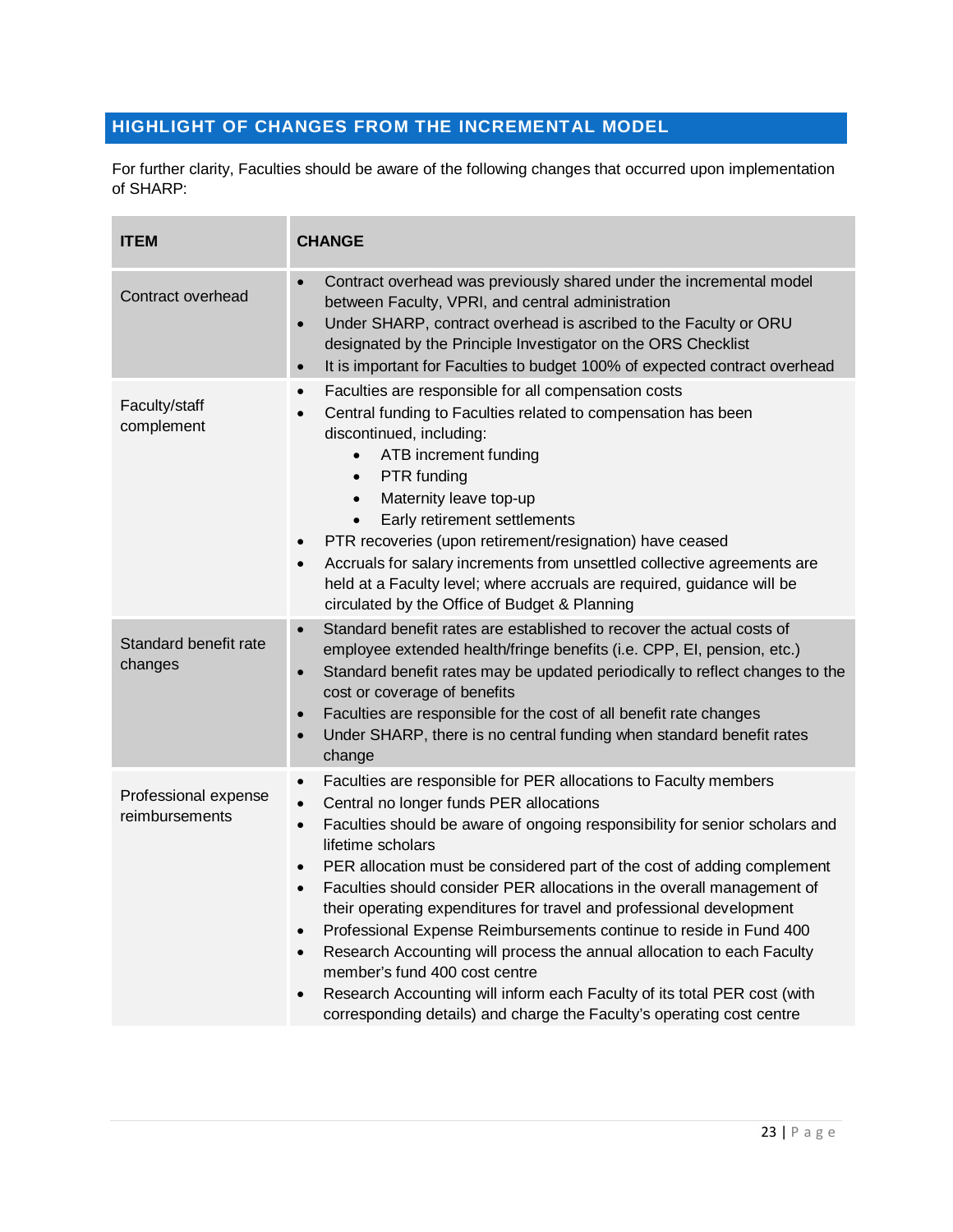| Academic<br>Administrators                             | Under SHARP, home Faculty of academic administrator is relieved of<br>Faculty member's salary<br>Replacement funding of \$80K has been discontinued<br>$\bullet$<br>Compensation cost of academic administrator is a component of attributed<br>$\bullet$<br>cost of respective Shared Service<br>Faculties are responsible for maintaining the permanent position for these<br>$\bullet$<br>academic administrators should they return to the Faculty<br>All accumulated sabbatical leave costs for the positions for the period they<br>were in the Faculties is the responsibility of the Faculty.                                                                             |
|--------------------------------------------------------|-----------------------------------------------------------------------------------------------------------------------------------------------------------------------------------------------------------------------------------------------------------------------------------------------------------------------------------------------------------------------------------------------------------------------------------------------------------------------------------------------------------------------------------------------------------------------------------------------------------------------------------------------------------------------------------|
| Graduate support                                       | Faculties are responsible for the cost of graduate support administered by<br>$\bullet$<br>FGS for respective home students<br>FGS still administers funding process<br>$\bullet$<br>FGS will recover costs from Faculties<br>$\bullet$<br>FGS has developed projections and tools to assist Faculties in budgeting<br>this cost                                                                                                                                                                                                                                                                                                                                                  |
| Costs of assumed<br>collective agreement<br>provisions | Applies to:<br>Cost of cited provisions is now the responsibility of Faculty<br>Under SHARP, there are no central allocations for these provisions<br>$\bullet$<br>Applies to:<br>$\bullet$<br>YUFA graduate supervision<br>$\bullet$<br>YUFA workload of Faculty members (also referred to as research<br>$\bullet$<br>offloads)<br><b>YUFA</b> marketability<br>$\bullet$<br>YUFA research release program<br>$\bullet$<br>YUFA incentive program for recruitment of aboriginal (indigenous)<br>$\bullet$<br>faculty and librarians<br><b>OHFA</b> anomalies<br>CUPE continuing sessional standing program<br>$\bullet$<br>CUPE long service teaching appointments<br>$\bullet$ |
| Additional costs under<br><b>SHARP</b>                 | Faculties now bear the full cost of the following:<br>Research officers<br>Faculty-dedicated development officers<br>$\bullet$<br><b>Computer Renewal Program</b><br>There are no further funding allocations for these programs                                                                                                                                                                                                                                                                                                                                                                                                                                                  |
| Capital projects                                       | All new capital projects for a Faculty will require a funding plan approved by<br>$\bullet$<br>the University Budget Committee<br>It is expected that such a plan will include a contribution from the Faculty, a<br>$\bullet$<br>modest contribution from Central, and government grants<br>Any shortfall of a contribution (i.e., donations) from a Faculty as per the<br>$\bullet$<br>approved plan will be the responsibility of the Faculty                                                                                                                                                                                                                                  |
| Contingency planning                                   | Faculty budgets are expected to be more variable as they are heavily<br>$\bullet$<br>dependent on their enrolment targets<br>Faculties should budget contingency funds for items such as:<br>$\bullet$<br>Renovation costs<br>$\bullet$                                                                                                                                                                                                                                                                                                                                                                                                                                           |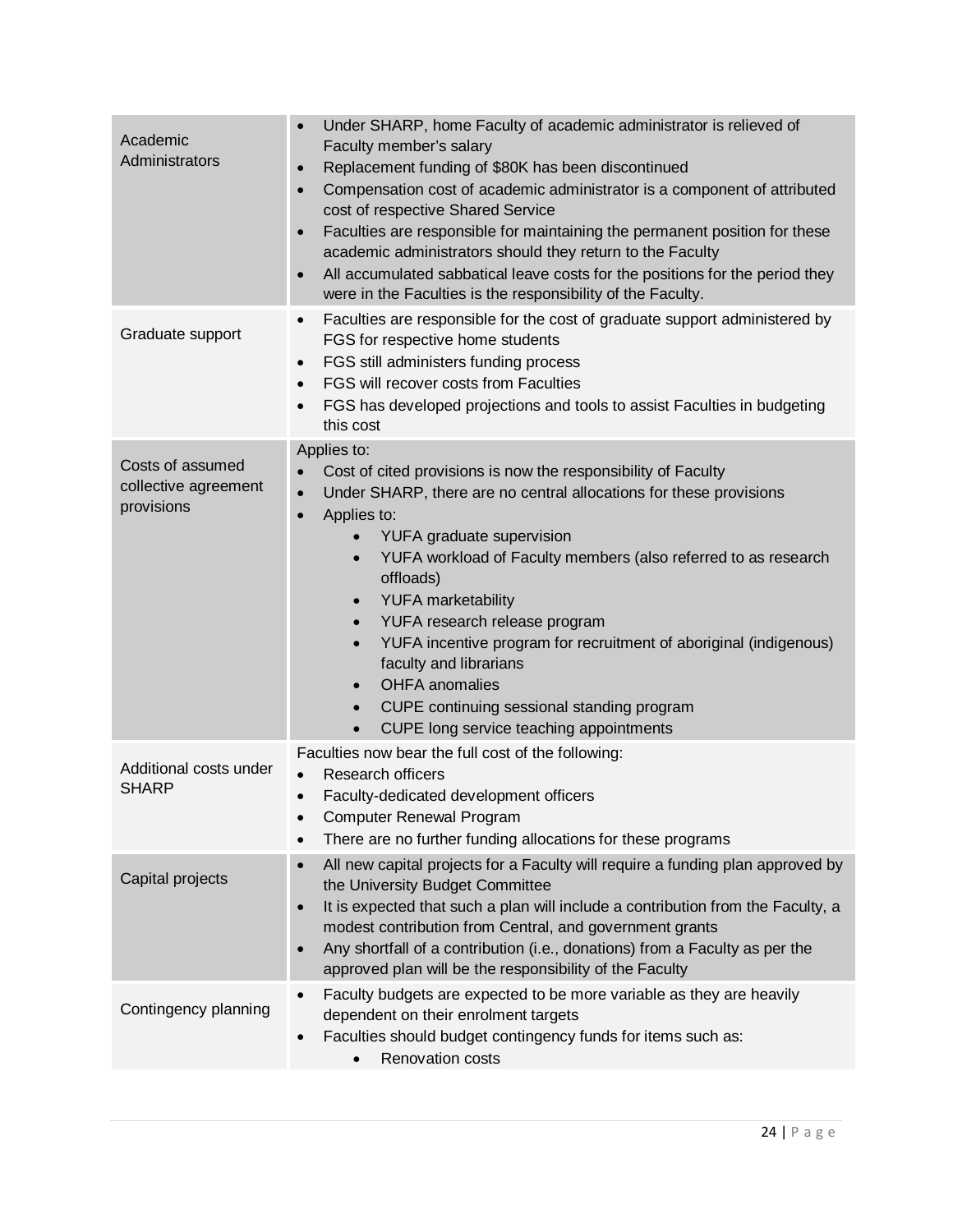|                                 | Significant market declines and endowment distribution<br>$\bullet$<br>suspensions (i.e., Research Chairs, etc.)<br>Variability in enrolments<br>$\bullet$                                                                                               |
|---------------------------------|----------------------------------------------------------------------------------------------------------------------------------------------------------------------------------------------------------------------------------------------------------|
| Faculty departmental<br>budgets | • At a Faculty level, the concept of base no longer exists<br>Faculties receive a funding envelope under SHARP<br>$\bullet$ 7<br>Dean's office has a responsibility to decide how it will internally allocate<br>$\bullet$<br>funding within the Faculty |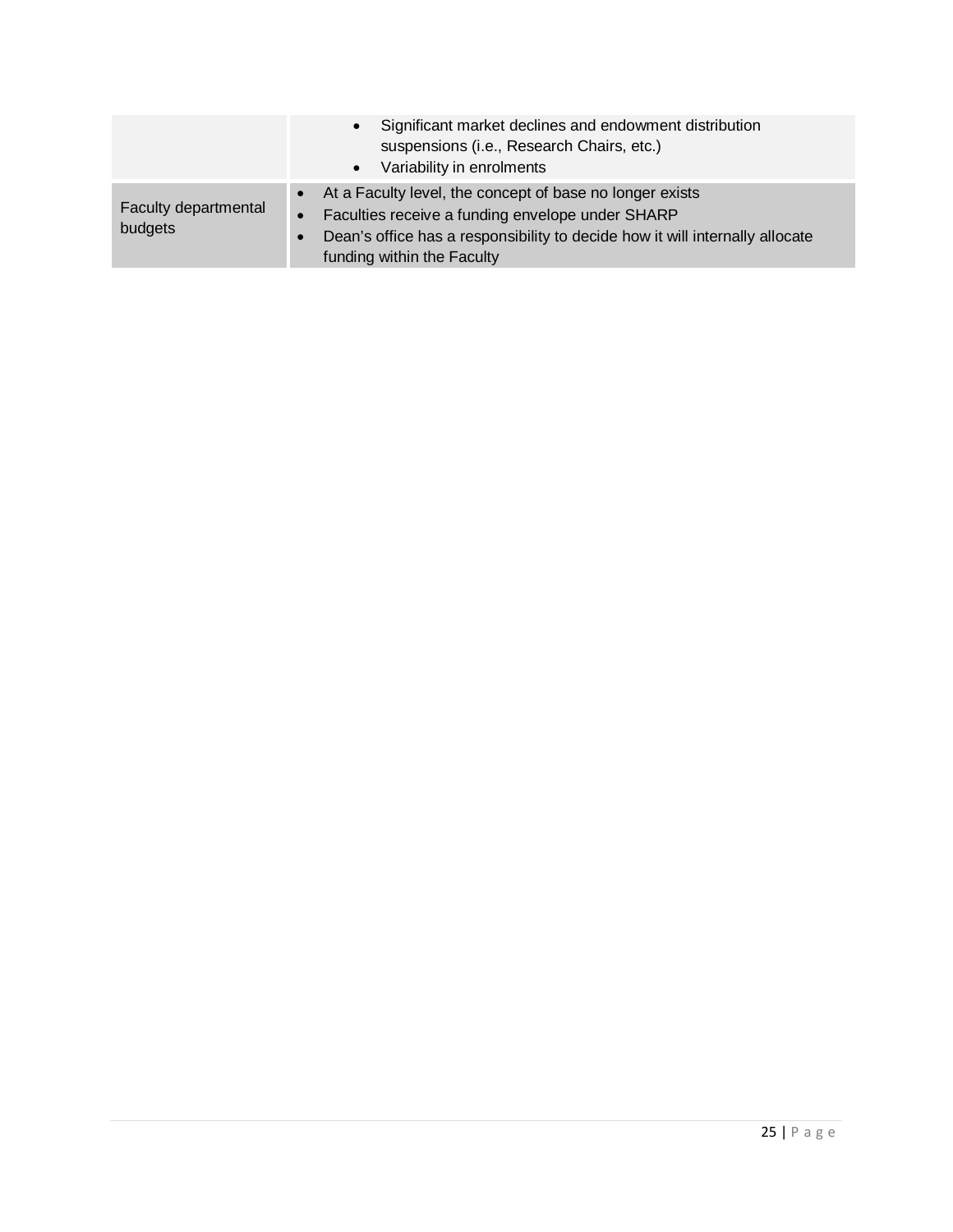# <span id="page-26-0"></span>**OTHER BUDGETARY PARAMETERS**

Beyond the SHARP-related guidance noted throughout these guidelines, the Office of Budgets & Planning has provided information on other important budgetary parameters.

#### Compensation Increases

Budget administrators should familiarize themselves with the compensation increases outlined in the collective agreements so they can appropriately budget their compensation expense.

| <b>AFFILIATIONS</b>     | <b>TERM OF</b><br><b>COLLECTIVE</b><br><b>AGREEMENT</b> | CA<br><b>EXPIRY</b><br><b>DATE</b> |                                   | <b>SALARY INCREMENTS FOR</b> | <b>PLANNING PURPOSES</b>    |                             |
|-------------------------|---------------------------------------------------------|------------------------------------|-----------------------------------|------------------------------|-----------------------------|-----------------------------|
|                         |                                                         |                                    | <b>Type</b>                       | FY 2021                      | FY 2022                     | FY 2023                     |
| <b>Academic</b>         |                                                         |                                    |                                   |                              |                             |                             |
| YUFA                    | 2018-2021                                               | 30-Apr-21                          | <b>ATB</b><br><b>PTR</b>          | 2.10%<br>\$2,750             | 1.00%<br>\$2,750            | 1.00%<br>\$2,750            |
| <b>OHFA</b>             | 2019-2022                                               | 30-Jun-22                          | <b>ATB</b><br><b>PTR</b><br>Merit | 2.20%<br>\$1,570<br>\$1,525  | 2.10%<br>\$1,570<br>\$1,525 | 1.00%<br>\$1,570<br>\$1,525 |
| <b>CUPE 3903-1</b>      | 2017-2020                                               | 31-Aug-20                          | <b>ATB</b>                        | 1.43%                        | 1.00%                       | 1.00%                       |
| <b>CUPE 3903-2</b>      | 2017-2020                                               | 31-Aug-20                          | <b>ATB</b>                        | 1.43%                        | 1.00%                       | 1.00%                       |
| <b>CUPE 3903-3</b>      | 2017-2020                                               | 31-Aug-20                          | <b>ATB</b>                        | 1.43%                        | 1.00%                       | 1.00%                       |
| Non-<br><b>Academic</b> |                                                         |                                    |                                   |                              |                             |                             |
| <b>YUSA</b>             | 2018-2021                                               | 31-Jul-21                          | <b>ATB</b>                        | 2.13%                        | 1.28%                       | 1.00%                       |
| <b>CUPE 1356</b>        | 2018-2021                                               | 31-Aug-21                          | <b>ATB</b>                        | 2.13%                        | 1.37%                       | 1.00%                       |
| <b>CUPE 1356-1</b>      | 2018-2021                                               | 31-Aug-21                          | <b>ATB</b>                        | 2.13%                        | 1.37%                       | 1.00%                       |
| <b>IUOE</b>             | 2018-2021                                               | 30-Jun-21                          | ATB                               | 2.12%                        | 1.18%                       | 1.00%                       |
| CPM <sup>3</sup>        |                                                         |                                    | <b>ATB</b>                        | 2.20%                        | 1.00%                       | 1.00%                       |

<sup>1</sup> Where there is no collective agreement in place for the fiscal year, a rate of 1.00% should be used for planning purposes, in line with the three-year moderation period introduced in Bill 124.

<sup>2</sup> Where the increment is applied midway throughout the fiscal year, a blended/weighted rate has been used.

<sup>3</sup> CPM employees are also eligible to receive step progression increases, which have been incorporated into the Salary Planning Report. For the 2019-20 performance period, employees in Grades H, I J are eligible for merit pay which will be paid in the 2020-21 fiscal year, and awarded at Managers' discretion following a set range: Grade  $H - 0$  to 4%; Grade  $I - 0$  to 5%; Grade  $J - 0$ to 10%. The Salary Planning Report assumes the mid-range (e.g. 2% for Grade H) though Administrators can determine the appropriate unit-specific assumptions relating to merit pay and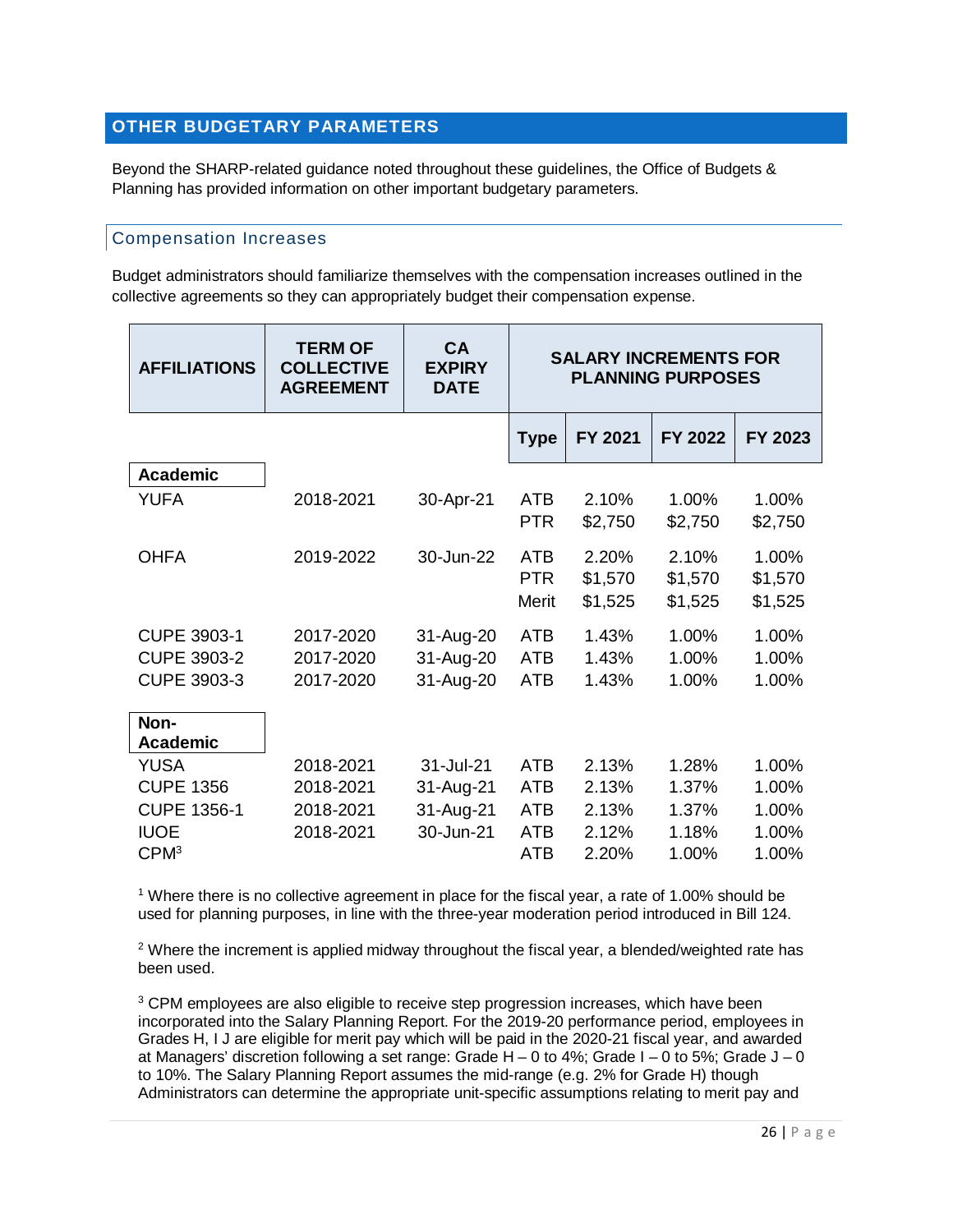incorporate into their budgets. Beginning in the 2020-21 performance year, employees in Grades D to J will be eligible for merit pay which will be paid in the subsequent year, at the following ranges: Grades D,E,F – 0 to 5%; G,H,I – 0 to 10%; J – 0 to 15%. For budgeting purposes it is recommended the target (mid-point) rate be used, e.g. 2.5% for Grades D,E,F.

ATB = Across The Board PTR = Progress Through The Ranks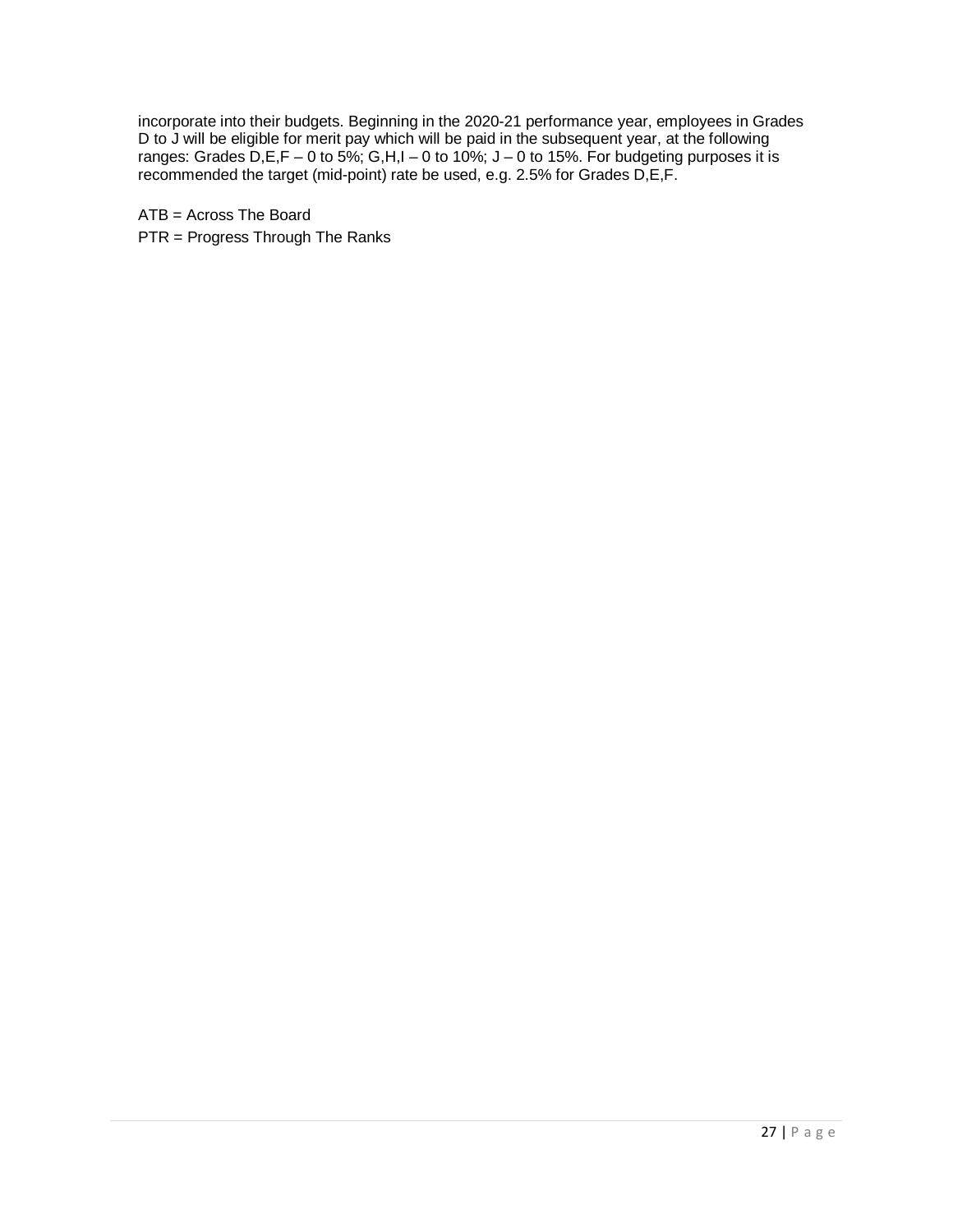# Standard Benefit Rates for 2020-21

Standard benefit rates have changed for Fiscal 2020-21. The attached schedule reflects the benefit rates that apply for Funds 100, 200, 300, and 600. Please use the following rates as planning assumptions for all years of the rolling budget.

| <b>Affiliation</b>            | 2020-21<br><b>Rate</b> | <b>Affiliated</b><br><b>Salary</b><br>Plan(s) | <b>Salary Plan Description(s)</b>          |
|-------------------------------|------------------------|-----------------------------------------------|--------------------------------------------|
| YUFA / YUFA Exempt            | 19.0%                  | <b>UFA</b>                                    | <b>York University Faculty Association</b> |
|                               |                        | <b>UFE</b>                                    | York Univ Faculty Assoc-Exempt             |
|                               |                        | <b>UTV</b>                                    | <b>YUFA EX - True Visitor</b>              |
| <b>OHFA</b>                   | 19.0%                  | <b>OSG</b>                                    | Osgoode Hall Law Association               |
|                               |                        | <b>OGE</b>                                    | Osgoode Exempt                             |
|                               |                        | <b>OGV</b>                                    | Osg Hall Law-VisitingFTFaculty             |
| <b>CUPE3903 Unit 1</b>        | 32.0%                  | QU <sub>1</sub>                               | Cdn Union of Public Emp 3903-1             |
| <b>CUPE3903 Unit 2</b>        | 22.0%                  | QU <sub>2</sub>                               | Cdn Union of Public Emp 3903-2             |
| <b>CUPE3903 Unit 2</b>        | 80.0%                  | QU <sub>3</sub>                               | Cdn Union of Public Emp 3903-3             |
| <b>CUPE3903 Unit 4</b>        | 23.0%                  | QU4                                           | Cdn Union of Public Emp 3903-4             |
| CUPE3903 Exempt               | 10.0%                  | <b>QUE</b>                                    | Cdn Union of Public Emp 3903-E             |
| <b>YUFA Retirees</b>          | 10.0%                  | <b>UFR</b>                                    | <b>YUFA Retirees</b>                       |
| Senior Executive              | 25.0%                  | <b>SRX</b>                                    | <b>Senior Executives</b>                   |
| <b>CPM</b>                    | 25.0%                  | <b>CPM</b>                                    | Conf. Profes. & Managerial                 |
| <b>YUSA</b>                   | 31.0%                  | <b>USA</b>                                    | <b>York University Staff Assoc</b>         |
| <b>YUSA 2</b>                 | 10.0%                  | <b>USP</b>                                    | YUSA 2 - Part time                         |
| <b>YUSA 2 Casual/YUTA</b>     | 10.0%                  | <b>USC</b>                                    | YUSA 2 - Casual                            |
| YUSA <sub>3</sub>             | 31.0%                  | US <sub>3</sub>                               | York Univ Staff Assoc-Unit 3               |
| <b>CUPE1356</b>               | 34.0%                  | <b>CUP</b>                                    | CUPE 1356 Full-time                        |
| CUPE1356-1                    | 27.0%                  | CP <sub>2</sub>                               | <b>CUPE 1356-1</b>                         |
| CUPE1356-2                    | 10.0%                  | CU <sub>2</sub>                               | CUPE 1356 - 2 Part-time                    |
| Part-time 1356                | 10.0%                  | <b>CPT</b>                                    | CUPE 1356 Part-time                        |
| <b>IUOE</b>                   | 26.5%                  | <b>IUO</b>                                    | Inter Union of Operating Engin             |
| <b>Post Doctoral Visitors</b> | 15.0%                  | <b>PDV</b>                                    | <b>Post Doctoral Visitor</b>               |
| <b>Post Doctoral Fellows</b>  | 10.0%                  | <b>POS</b>                                    | <b>Post Doctoral Fellows</b>               |
| <b>Research Assistants</b>    | 20.4%                  | <b>RAS</b>                                    | <b>Research Assistant</b>                  |
| Part-time Research Assistants | 10.0%                  | <b>GSR</b>                                    | Graduate Research Assistant                |
| <b>Research Associates</b>    | 23.5%                  | <b>RAC</b>                                    | <b>Research Associates</b>                 |
| <b>YUELI</b>                  | 25.0%                  | <b>ULE</b>                                    | <b>YUELI Contract Teachers</b>             |
| Part-time YUELI               | 10.0%                  | <b>ULP</b>                                    | <b>YUELI Part-time Instructor</b>          |
| <b>Other Classifications</b>  | 10.0%                  | Various                                       | Refer to benefit memo for details          |
| Benefits Do Not Apply         | 0.0%                   | <b>CHT</b>                                    | Host teachers<br><b>CLH</b>                |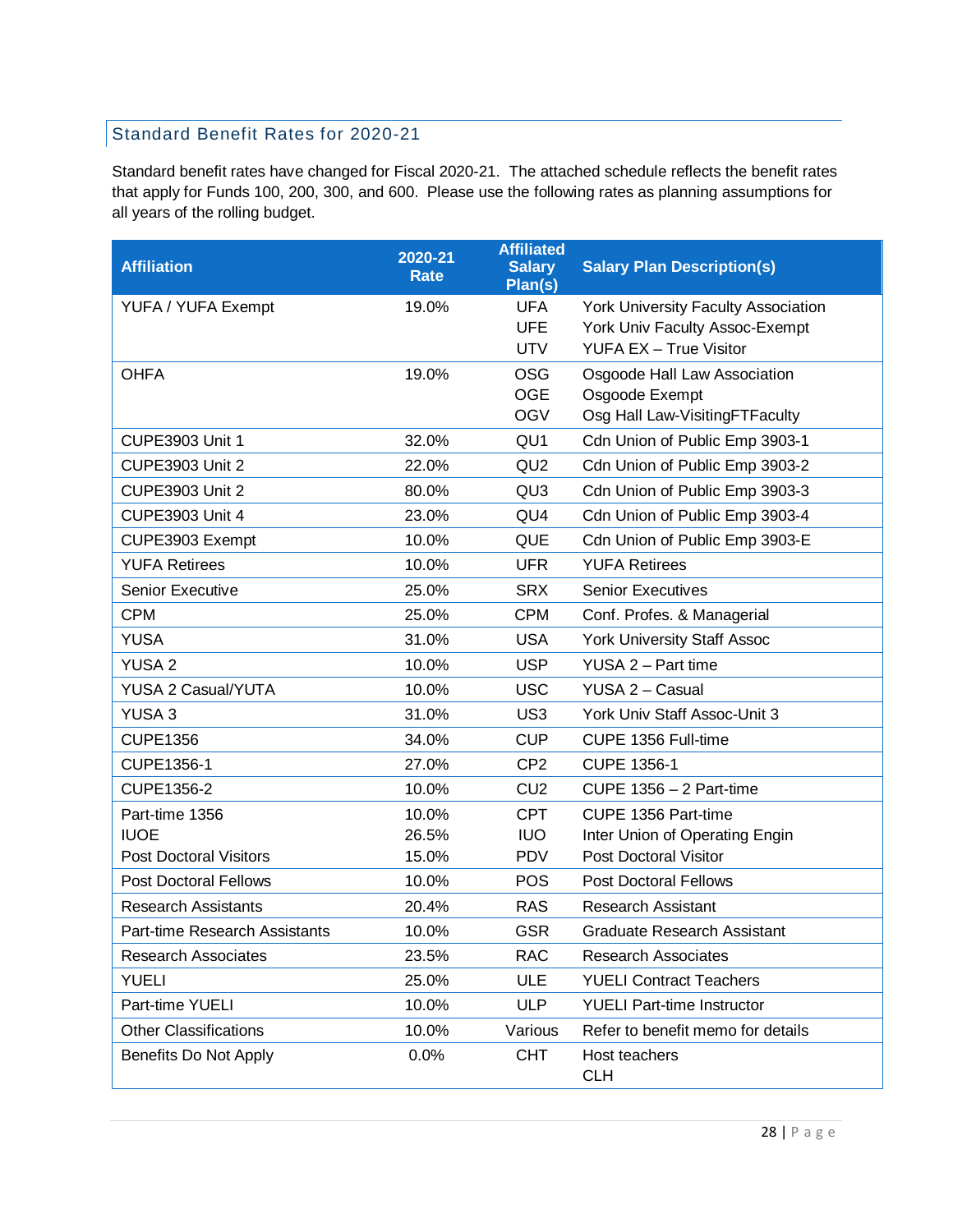# <span id="page-29-0"></span>**SALARY PLANNING TOOLS**

Salaries and benefits are the largest cost of the University, typically representing anywhere from 80-100% of Faculty or unit expenditures. The following tools are available to assist in the planning and costing of employee complement.

#### **SHARP Salary Planning Report**

- This Excel-based file is available to project salaries.
- This report:
	- − reflects current complement and all processed ETFs
	- can be run by cost centre, ATL, department, or financial roll-up
	- is easily manipulated with advanced Excel features (filter, pivot)
	- − is pre-populated with salary increases which are effective-dated
	- applies standard benefit rates
	- − has functionality for sabbaticals or partial FTEs
	- − includes a separate tab that lists vacant positions
	- − calculates central increment funding (for base-funded Shared Services)

#### **Budget by Position**

- Budget by position is a supplementary tool that allows users to capture salary budgets at a position level.
- This process allows users to upload a detailed schedule by position that supports their salary budget. This detailed schedule will then be available in eReports and will also be linked to the Statement of Operations and various other reports.
- This schedule will then be used to create a reconciliation report between actual and budgeted payroll charges which will help identify causes of variances between budgeted and actual salary amounts.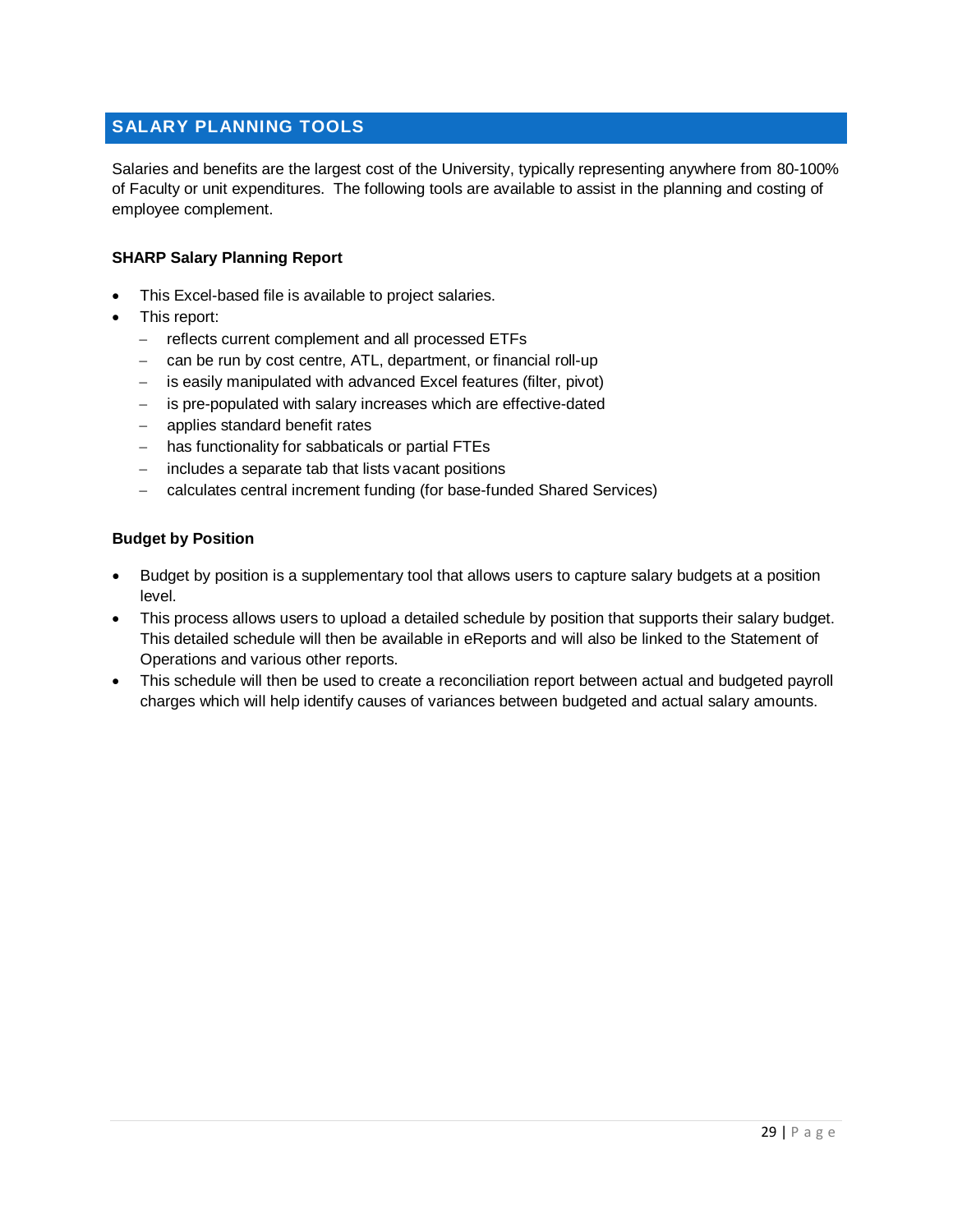# <span id="page-30-0"></span>**BUDGET DEADLINES**

The following diagram outlines the process and deadlines for the 2020-21 Budget Call:



#### **Budgets finalized by February 28, 2020**

- Faculties/units conclude detailed planning
- Budget submissions is to exclude any funding or expenditures for strategic initiatives (where funding has not yet been approved)
- Budget status is finalized by February 28

#### **Strategic requests**

- Budget planning is to be guided by Faculty/unit's strategic plans and aligned with the UAP
- Faculties/units may propose initiatives that require one-time funding
- Strategic requests are to be submitted by January 31, 2020 for consideration by the University Budget Advisory Committee (UBAC)

#### **Budgets approved by March 31, 2020**

- UBAC reviews strategic requests and decisions are communicated in early March
- Faculty/unit budgets are amended as necessary to reflect decisions
- Budgets are approved by SEO my March 31

The above deadlines will be strictly enforced; there will be no extensions.

# <span id="page-30-1"></span>**BUDGET CALL REQUIREMENTS**

All Faculties and administrative units are expected to submit an in-year budget for 2020-21 and a rolling budget for the two outer years, 2021-22 and 2022-23. A budget submission for all three years is mandatory.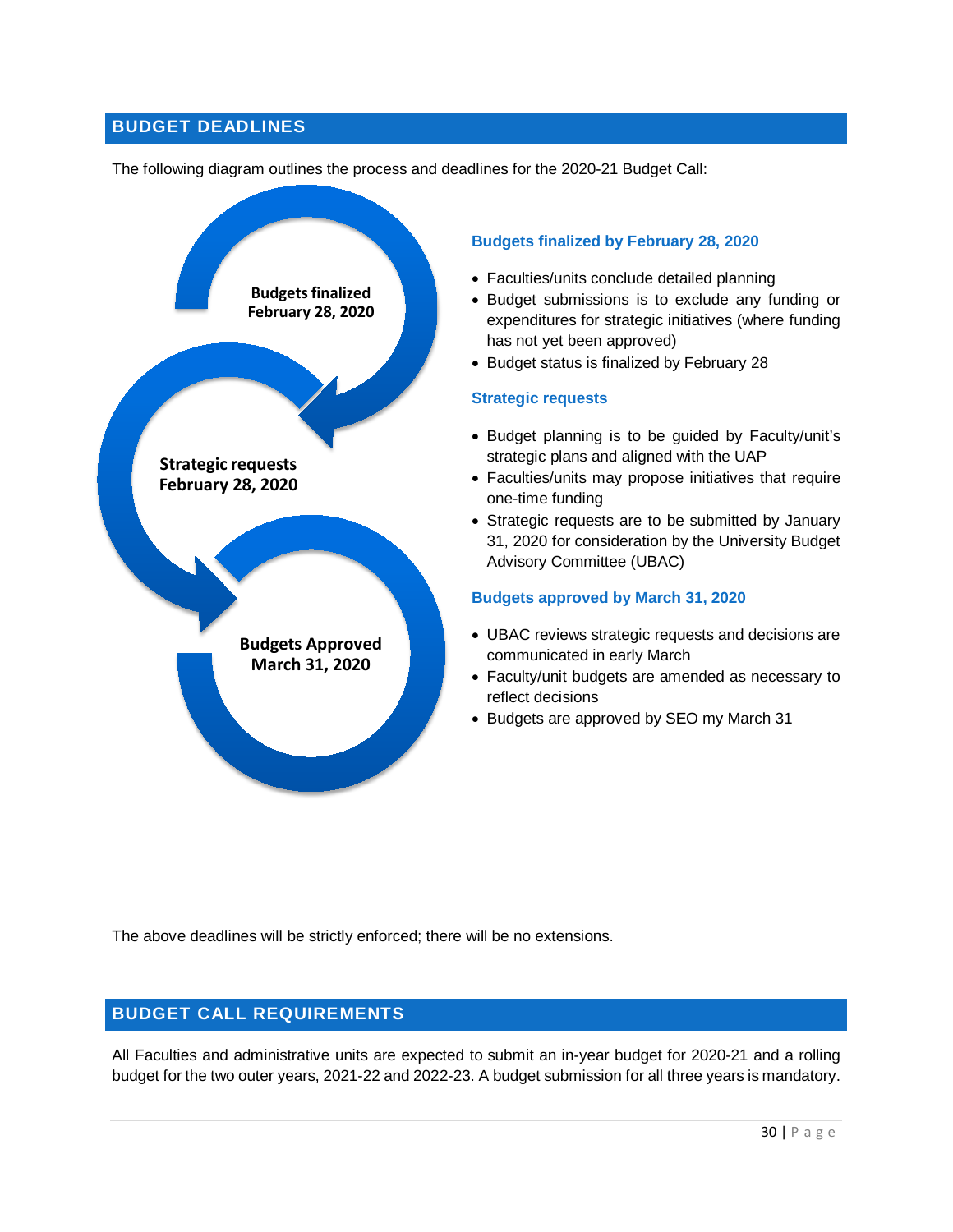# <span id="page-31-0"></span>**BUDGET PROCESS**

While the University has adopted a new SHARP model to allocate revenues and costs, the infrastructure to upload and approve budget submissions remains unchanged.

All departments will continue to submit their budget at a cost centre level using the budget template in eReports or the mass upload template in PeopleSoft.

On an annual basis, Finance publishes information on the budget submission process via the Budget Call Training Manual that can be found on the Finance website at [finance.info.yorku.ca/finance-forms/](https://finance.info.yorku.ca/finance-forms/)

Users are encouraged to attend hands-on training that is held throughout the budget call period. Training session information and registration details can be found on York Employee Learning Calendar at [http://www.yorku.ca/yelc/.](http://www.yorku.ca/yelc/)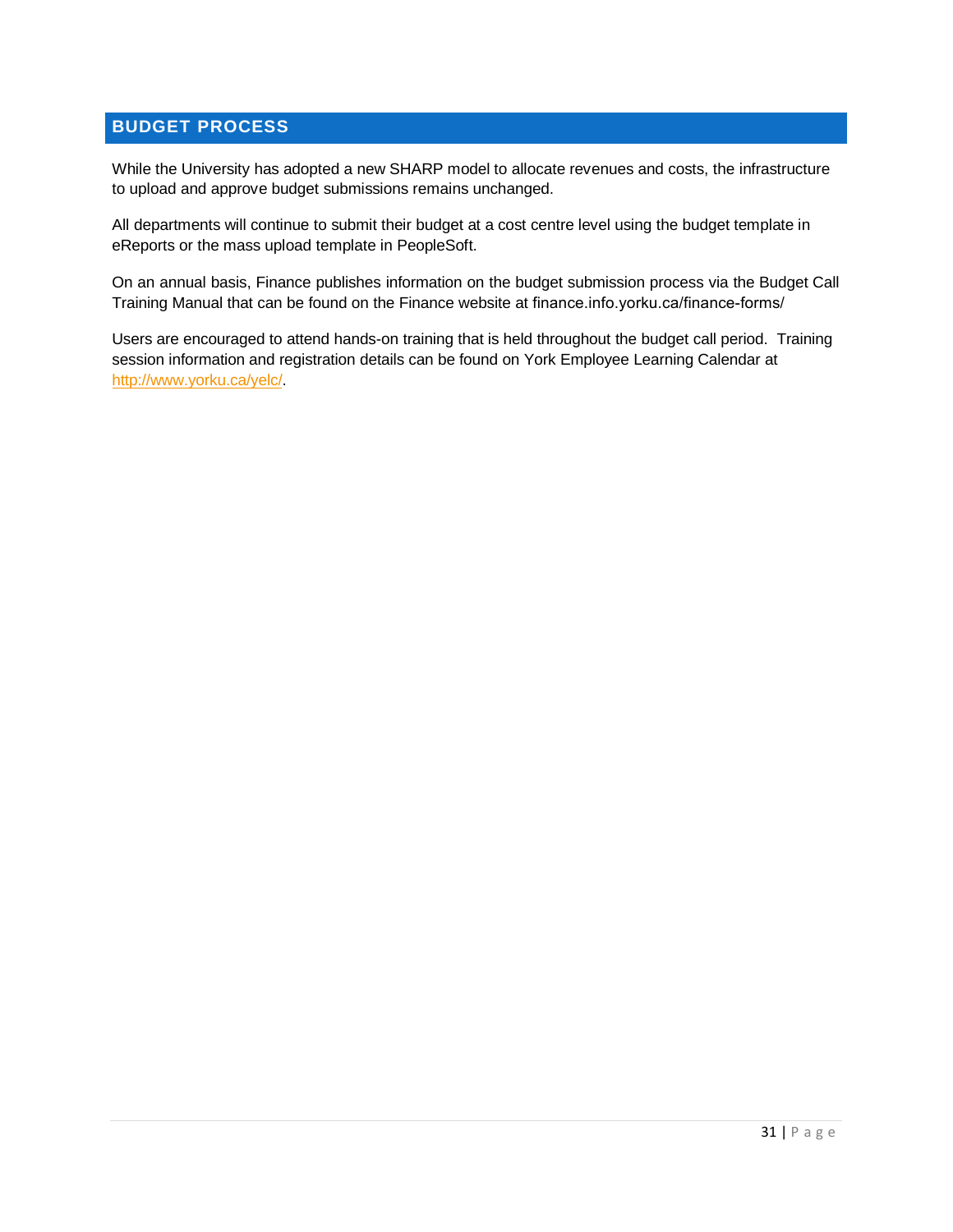# <span id="page-32-0"></span>**ACCOUNT CODES**

#### **FACULTIES**

# **SHARP OTO Budget Allocations**

| 099600 | <b>Faculty Budget Envelope</b>    |
|--------|-----------------------------------|
| 099601 | Faculty Budget Y/E Adjustment     |
| 099650 | SHARP Tax OTO                     |
| 099655 | <b>Faculty Transition Funding</b> |
| 099660 | Interfaculty Teaching Received    |
| 099661 | Interfaculty Teaching Paid        |
|        |                                   |

# **Other OTO Budget Allocations**

- InYear OTO to/fr GI/Com
- InYear OTO Enr Ancillary Fee
- InYear OTO MTCU fr Ctrl
- In-Year OTO CA
- InYear OTO to/fr OtherDept
- InYear OTO to/fr W/inFac/Dept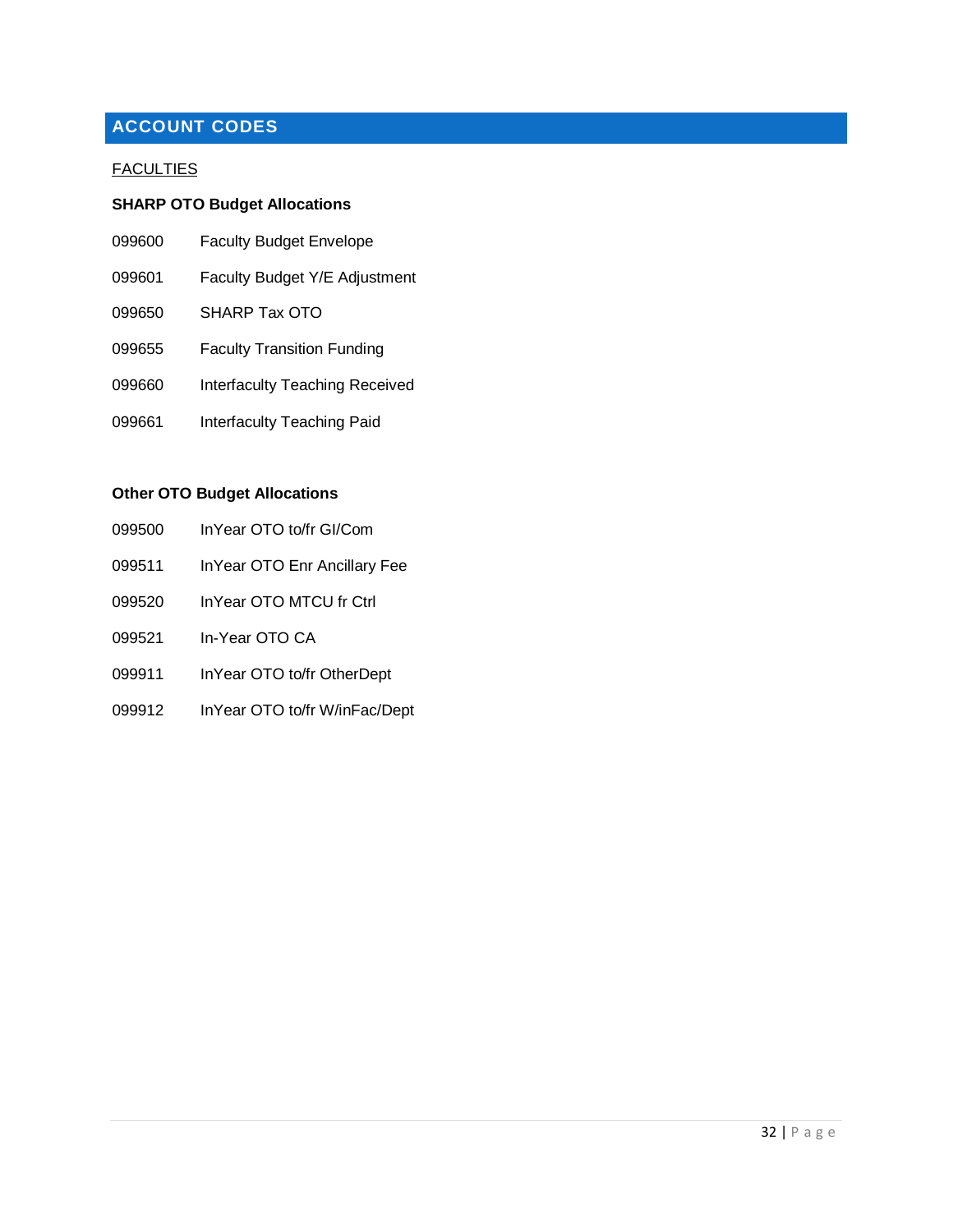# <span id="page-33-0"></span>**CONTACT INFORMATION**

For further information, please contact:

| <b>NAMES</b> | <b>INFORMATION</b>                                                                                                    |
|--------------|-----------------------------------------------------------------------------------------------------------------------|
| Ran Lewin    | Director, Budgets & Planning<br>Tel: 416-736-2100 ext 55877<br>Email: lewinr@yorku.ca<br>$\bullet$                    |
| Natacha Sam  | Associate Director, Budgets & Planning<br>Tel: 416-736-2100 ext 33288<br>Email: natsam@yorku.ca<br>$\bullet$          |
| Vicki Abaca  | Budget Analyst, Budgets & Planning<br>$\bullet$<br>Tel: 416-736-2100 ext 22014<br>Email: abacav@yorku.ca<br>$\bullet$ |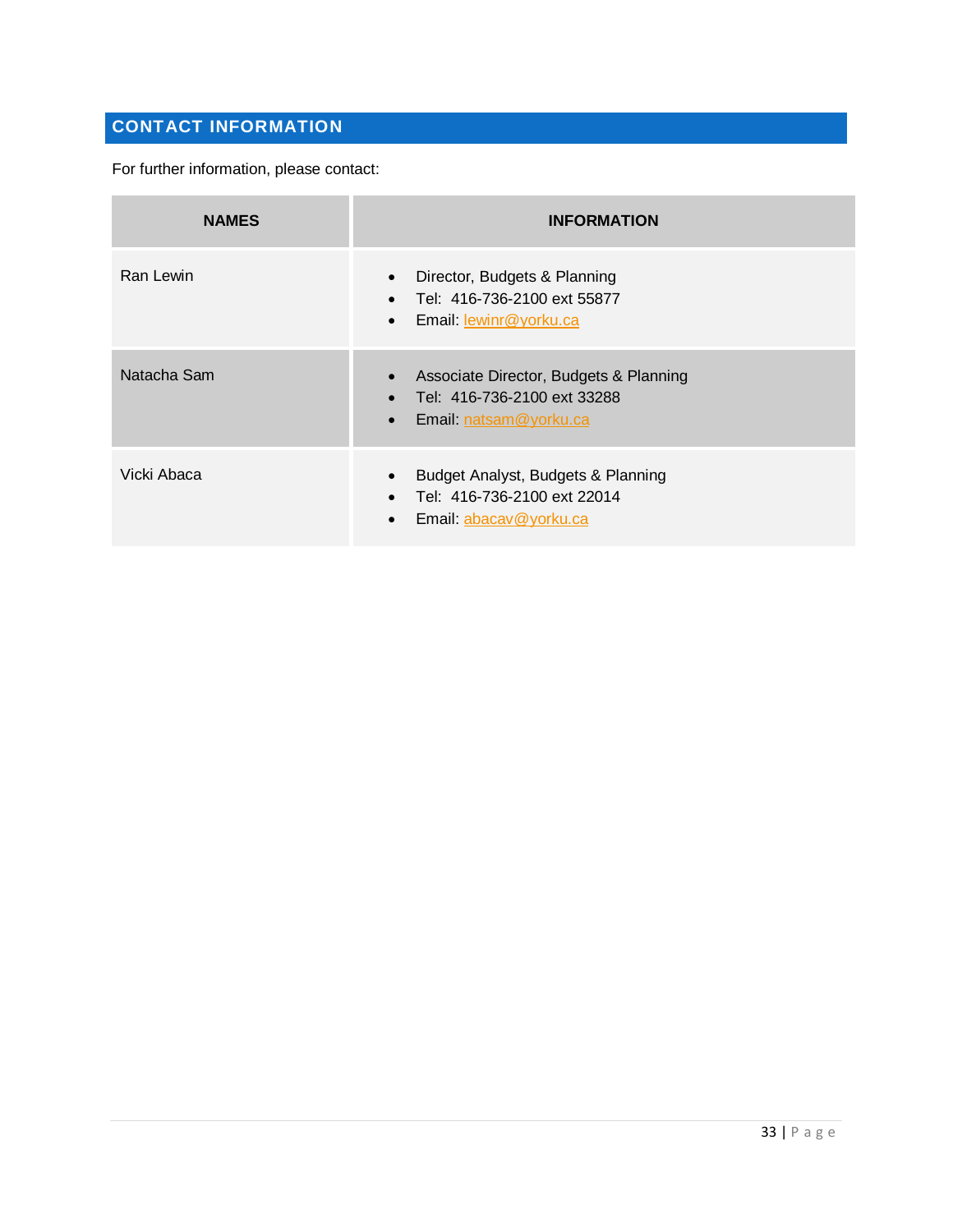# **APPENDIX – COLLECTIVE AGREEMENT PROVISIONS VIS-À-VIS SHARP**

# YUFA

<span id="page-34-1"></span><span id="page-34-0"></span>

|                                                                        |                                           | <b>Faculty Responsibility</b> | <b>Central Responsibility</b> | <b>OTO Funding Support</b><br>will Flow from |
|------------------------------------------------------------------------|-------------------------------------------|-------------------------------|-------------------------------|----------------------------------------------|
|                                                                        | <b>Article</b>                            | to Budget for Costs           | to Budget for Costs           | <b>Central to Faculties</b>                  |
| <b>YUFA</b>                                                            |                                           |                               |                               |                                              |
| Salary Increments                                                      | <b>YUFA Art 25.03</b>                     | Χ                             |                               |                                              |
| Progress through the Ranks                                             | <b>YUFA Art 25.04</b>                     | X                             |                               |                                              |
| Professional Expense Reimbursement                                     | <b>YUFA Art 25.08</b>                     | Χ                             |                               |                                              |
| <b>Marketability Adjustments</b>                                       | YUFA Art 25.11                            | X                             |                               |                                              |
| <b>Graduate Supervision</b>                                            | YUFA Appendix O                           | Χ                             |                               |                                              |
| Workload of Faculty Members (referred to as Research Offloads)         | YUFA Art 18.08.2                          | X                             |                               |                                              |
| <b>Teaching Assistance</b>                                             | YUFA Art 18.43                            |                               | X                             | X                                            |
| Research Release Program                                               | YUFA Art 18.15                            | X                             |                               |                                              |
| <b>Conference Travel</b>                                               | YUFA Art 19.29 (c)                        |                               | X                             | X                                            |
| Faculty/Library Research Grant Funding (referred to as Minor Research) | YUFA Art 19.29 (a)                        |                               | $\boldsymbol{\mathsf{x}}$     | X                                            |
| Financial Counselling through Retirement Planning Centre               | <b>YUFA Art 14.07</b>                     |                               | X                             |                                              |
| Teaching-Learning Development Fund                                     | YUFA Art 19.31                            |                               | X                             |                                              |
| Leave Fellowship                                                       | <b>YUFA Art 19.30</b>                     |                               | X                             |                                              |
| Supplemental Benefits '91                                              | <b>YUFA Art 26.08</b>                     |                               | X                             |                                              |
| Supplemental Benefits '96                                              | <b>YUFA Art 26.08</b>                     |                               | X                             |                                              |
| Research Development Fellowship Program                                | YUFA Art 19.33 (reference Appendix L)     |                               | X                             | X                                            |
| Grievance Support                                                      | YUFA Art 9.21                             |                               | $\boldsymbol{\mathsf{x}}$     |                                              |
| Transgender Fund                                                       | YUFA Art 26.11                            |                               | X                             |                                              |
| <b>YUFA Contract Administration</b>                                    | YUFA Art 30                               |                               | X                             |                                              |
| <b>Dispute Resolution Committee</b>                                    | YUFA Art 9.09                             |                               | X                             | X                                            |
| <b>Affirmative Action Committee</b>                                    | YUFA Art 12.22 (c)                        |                               | X                             | X                                            |
| Teaching or Research Time Relief for Service to the Association        | <b>YUFA Art 27.04 (a)</b>                 |                               | $\boldsymbol{\mathsf{x}}$     | X                                            |
| Joint Health & Safety Committee                                        | YUFA Art 18.38                            |                               | X                             | X                                            |
| Childcare                                                              | YUFA Art 26.15                            |                               | X                             |                                              |
| Research Release Program for Librarians                                | YUFA Art 18.17 (f)                        |                               | X                             | X                                            |
| <b>Educational Leaves</b>                                              | YUFA Art 19.19 (b)                        |                               | X                             | X                                            |
| <b>Reciprocal Tuition</b>                                              | YUFA Art 26.14                            |                               | X                             |                                              |
| Release Time Teaching Fellowships                                      | <b>YUFA Art 19.32</b>                     |                               | X                             | X                                            |
| Junior Faculty/Librarian Fund                                          | YUFA Art 19.29 (b)                        |                               | X                             | X                                            |
| <b>Post-Retirement Benefits</b>                                        | YUFA Art 14.08 (b) (ii)                   |                               | X                             |                                              |
| Program for Recruitment of Aboriginal (Indigenous) Faculty/Libraries   | YUFA Memorandum of Settlement Paragraph 9 | X                             |                               |                                              |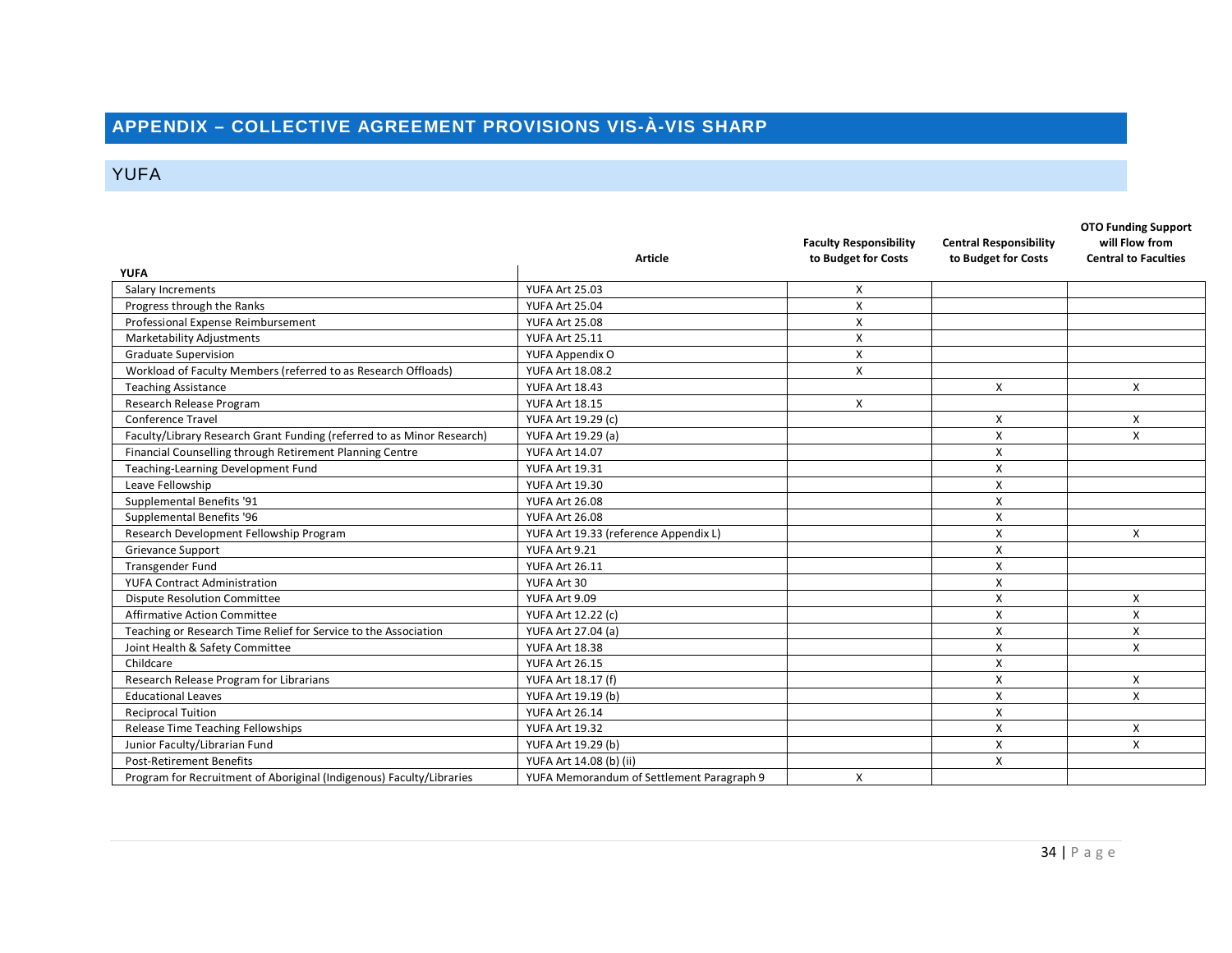# CUPE 3903

<span id="page-35-0"></span>

|                                         |                                                            |                               |                               | <b>OTO Funding Support</b>  | <b>FGS to Administer</b>                             |
|-----------------------------------------|------------------------------------------------------------|-------------------------------|-------------------------------|-----------------------------|------------------------------------------------------|
|                                         |                                                            | <b>Faculty Responsibility</b> | <b>Central Responsibility</b> | will Flow from              | and Charge to<br><b>Faculties</b><br>as part of Grad |
|                                         | Article                                                    | to Budget for Costs           | to Budget for Costs           | <b>Central to Faculties</b> | Support                                              |
|                                         |                                                            |                               |                               |                             |                                                      |
| <b>CUPE 1, 2, 3, E</b>                  |                                                            |                               |                               |                             |                                                      |
| Salary Increments                       | CUPE 3903-1,2,3,E Art 10.04                                | X                             |                               |                             |                                                      |
| <b>Fund Protection</b>                  | C3903-1 Art 15.24; C3903-2 Art 15.27; C3903-3 Art 21       |                               | X                             |                             |                                                      |
| Long Service Teaching Appointments      | C3903-2 Art 24.01                                          | X                             |                               |                             |                                                      |
| Continuing Sessional Standing Program   | C3903-2 Art 12.01                                          | X                             |                               |                             |                                                      |
| <b>Dossier Service</b>                  | C3901-1 Art 15.12; C3903-2 Art 15.11; C3903-3 Art 15.10    |                               | $\boldsymbol{\mathsf{x}}$     |                             |                                                      |
| <b>Research Grants Fund</b>             | C3903-2 Art 15.16                                          |                               | $\mathsf{x}$                  |                             |                                                      |
| Conference Travel Fund                  | C3903-2 Art 15.17                                          |                               | X                             |                             |                                                      |
| Professional Development Fund           | C3903-1 Art 15.16; C3903-2 Art 15.19; C3903-3 Art 19       |                               | X                             |                             |                                                      |
| <b>Tuition Costs Fund</b>               | C3903-1 Art 15.17; C3903-2 Art 15.20                       |                               | X                             |                             |                                                      |
| Ways & Means Fund.                      | C3903-1 Art 20.01; C3903-2 Art 20.01; C3903-3 Art 18       |                               | X                             |                             |                                                      |
| Conversion and Career Advisor           | C3903-2 Letter of Intent #9                                |                               | X                             | X                           |                                                      |
| Professional Expense Reimbursement      | C3903-2 Art 15.21                                          |                               | X                             |                             |                                                      |
| CUPE 3903 Contract Administration       | C3903-1,2,3 Art 4.06.2                                     |                               | X                             |                             |                                                      |
| <b>Trans Fund</b>                       | C3903-1 Art 15.21; C3903-2 Art 15.23, C3903-3 Art 24       |                               | X                             |                             |                                                      |
| Research Leaves                         | C3903-2 Art 15.15                                          |                               | $\times$                      |                             |                                                      |
| <b>Equity Fund</b>                      | C3903-1 Art 15.22: C3903-2 Art 15.24: C3903-3 Art 25       |                               | $\boldsymbol{\mathsf{X}}$     |                             |                                                      |
| CUPE 3903 Benefits Fund                 | C3903-1 Art 15.26; C3903-2 Art 15.28, C3903-3 Art 22       |                               | $\boldsymbol{\mathsf{X}}$     |                             |                                                      |
| <b>Teaching Development Fund</b>        | C3903-2 Art 15.18                                          |                               | X                             |                             |                                                      |
| <b>Executive Service</b>                | C3903-1 Art 15.09; C3903-2 Art 15.08; C3903-3 Art 11.04.03 |                               | X                             |                             |                                                      |
| Childcare Fund                          | C3903-1 Art 15.13; C3903-2 Art 15.12; CUPE 3903-3 Art 5.09 |                               | $\pmb{\times}$                |                             |                                                      |
| Books/Supplies Fund                     | C3903-1 Art 15.03                                          |                               | X                             |                             |                                                      |
| Health and Safety                       | C3903-1 Art 15.01.5; C3903-2 Art 15.01.10                  |                               | X                             |                             |                                                      |
| Affirmative Action (referred to as CUPE |                                                            |                               |                               |                             |                                                      |
| Conversion)                             | C3903-2 Art 23.04                                          |                               | X                             | X                           |                                                      |
| Post-Retirement Benefits                | C3903-2 Art 15.26                                          |                               | X                             |                             |                                                      |
| <b>Thesis Allowance</b>                 | C3903-1 Art 15.07; C3903-2 Art 15.06                       |                               |                               |                             | X                                                    |
| Graduate Student Bursary Fund           | C3903-1 Art 15.14                                          |                               |                               |                             | X                                                    |
| CUPE 3903 PhD Completion Fund           | C3903-1 Art 15.19                                          |                               |                               |                             | $\mathsf{x}$                                         |
| CUPE 3903 Masters Bursary Fund          | C3903-1 Art 15.18                                          |                               |                               |                             | $\mathsf{x}$                                         |
| UHIP Fund                               | C3903-1 Art 15.20; C3903-3 Art 23                          |                               |                               |                             | $\times$                                             |
| <b>Research Costs Fund</b>              | C3903-1 Art 15.15; C3903-2 Art 10.11                       |                               |                               |                             | $\mathsf{x}$                                         |
| <b>GA Bursary Fund</b>                  | C3903-3 Art 20                                             |                               |                               |                             | X                                                    |